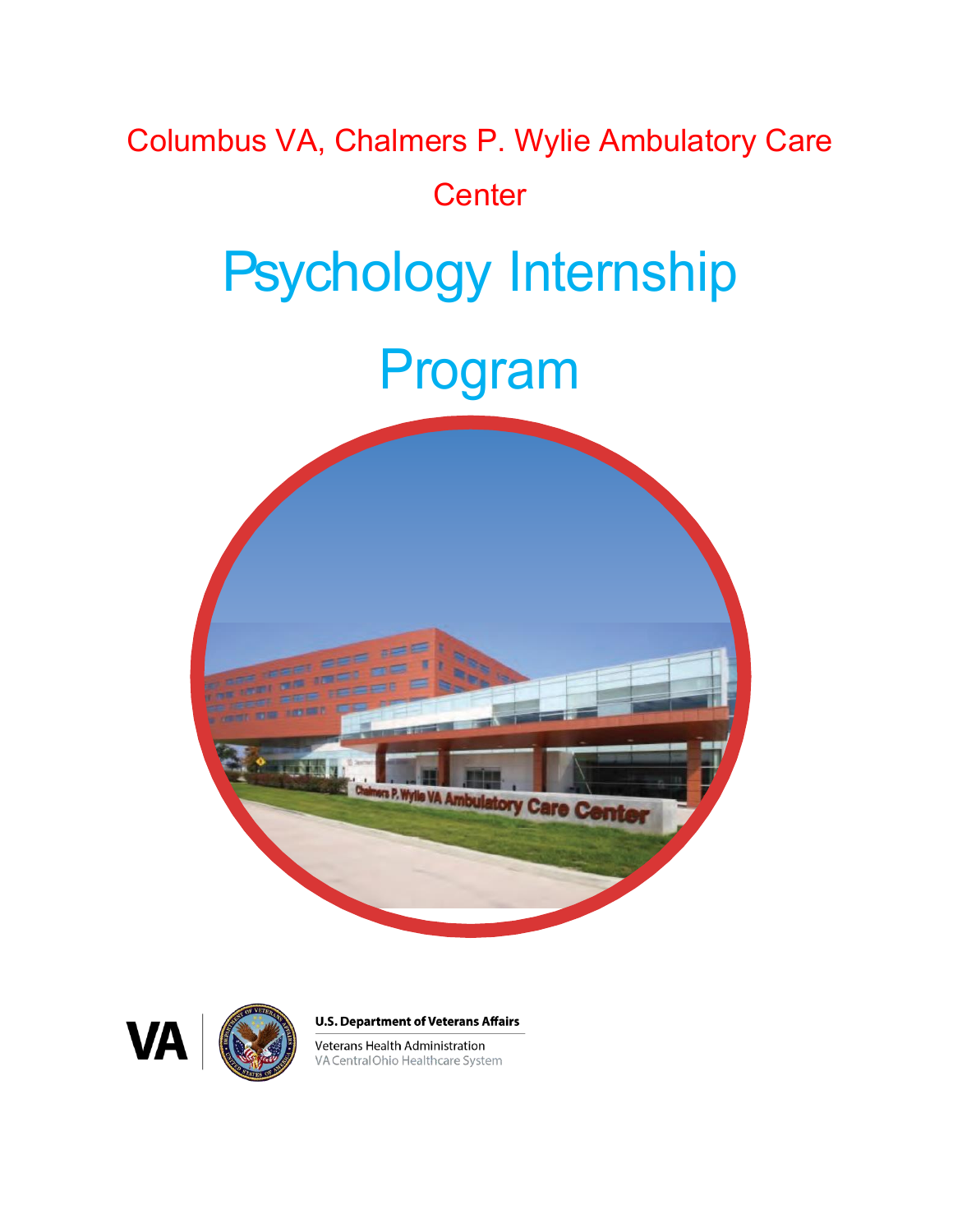

## **Columbus VA**

The Columbus VA, Central Ohio Veteran Affairs Ambulatory Care Center is an independent, stateof-the- art healthcare facility with its origins in a large freestanding clinic developed following World War II. We

strive for excellence in healthcare and are recognized as the preferred provider for Veterans in Central Ohio. The Columbus VA ACC currently treats approximately 50,000 Veterans per year within an intensive outpatient setting.

As one of the facility's strategic plans includes advancing the health and well-being of Veterans, we are committed to a patient-centered, team-based delivery model for providing clinical services to Veterans. To achieve the core values of providing worldclass benefits and services earned by this country's Veterans, the Columbus VA ACC c urrently has 36+ licensed psychologists on staff to provide quality services and training.



The Columbus VA has a strong commitment to diversity, as demonstrated by many active Equal EmploymentOpportunity groups, hosting an annual diversity fair, its celebration of LGBTQ pride month, and many other diversity related events throughout the year. The Columbus VAis identified as an HEI 2020 Leader in LGBTQ

Healthcare Equality.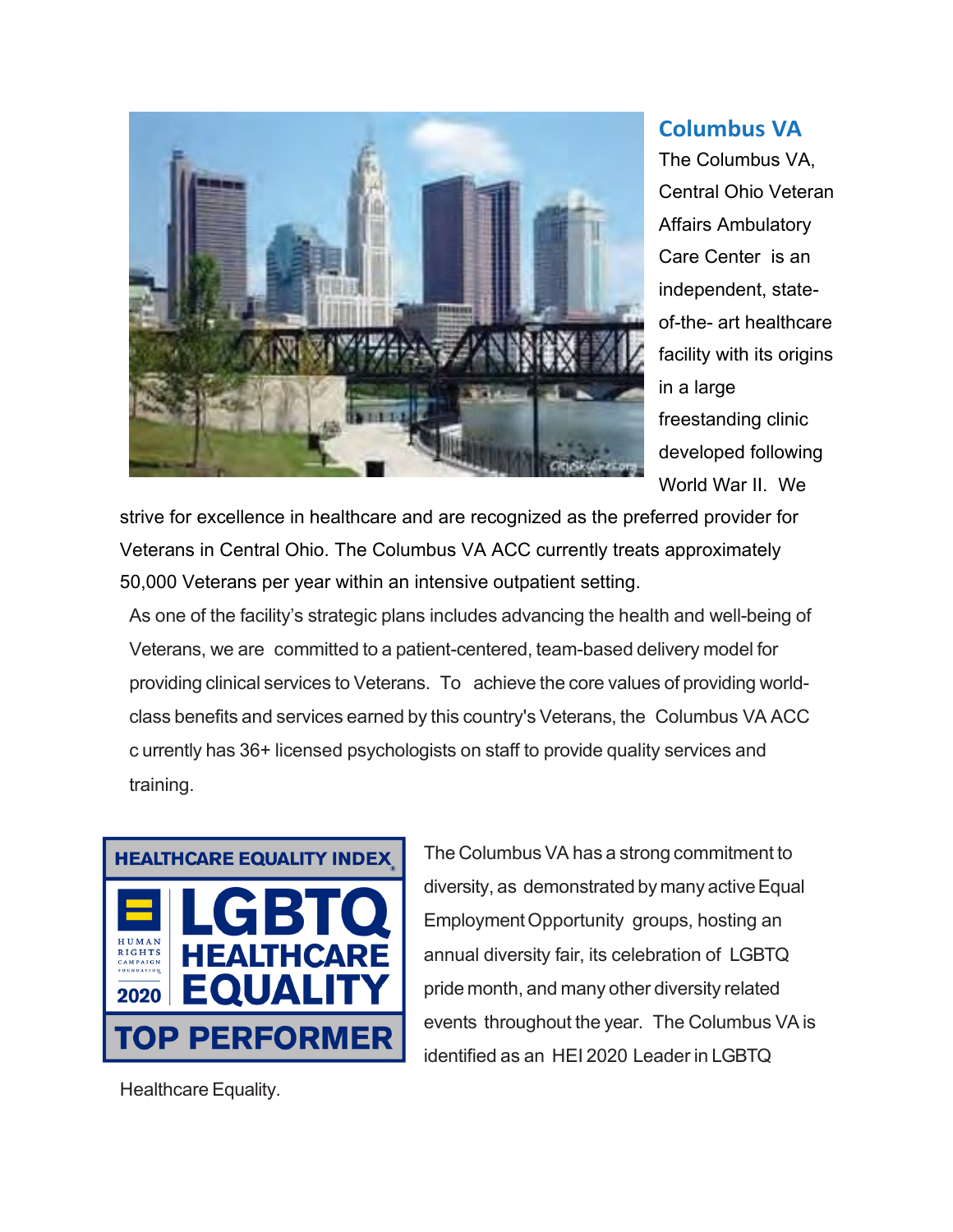## **Columbus Living**

Columbus is the capital city of Ohio. It is the largest city in the state and the 14th largest city in the United States with a metro population of 1,644,000 (2020), and 2.3 million including the surrounding metropolitan area. Columbus is proud to be home to a large, vibrant and active LGBTQ community. The City received a perfect score on the Human Rights Campaign Foundation's 2020 Municipal Equality Index. Columbus has multiple community initiatives that promote social-cultural inclusion, attracts collegiate students from around the world, and has a diverse, robust, economy. In addition, Columbus is centrally located and it is only a short trip to Cincinnati (2 hours), Cleveland (2 hours), Pittsburgh (3 hours), and Indianapolis (3 hours). Both the Port Columbus and Rickenbacker Airports offer ease when traveling longer distances. Columbus has a very affordable cost of living and offers many opportunities for well-rounded interests.

#### *Dining*

There are ample opportunities for foodies in Central Ohio. There are a bevy of restaurants ranging from delicious Italian cuisine, to deluxe diner options and high-end steak and seafood. Columbus is also proud to be home to Short North, Grandview, the Arena District, the Brewery District, and German Village while the surrounding areas provide other unique options for dining.

#### *RecreationandFun/Attractions*

Central Ohio is also a hub for fun, recreation and learning. Columbus has 17 metro parks that are pedestrian, biker and pet friendly allowing for a wide range of outdoor activities throughout the city. Ohio is also home to dozens of state parks with ample opportunities for camping, boating and fishing. For thrill seekers, there are multiple record-holding amusement parks including Cedar Point (2.5 hours North) and Kings Island (1.5 hours South).

Columbus is home to two professional sports teams including the NHL Columbus Blue Jackets and MLS Columbus Crew SC as well as a MLB AAA affiliate team, the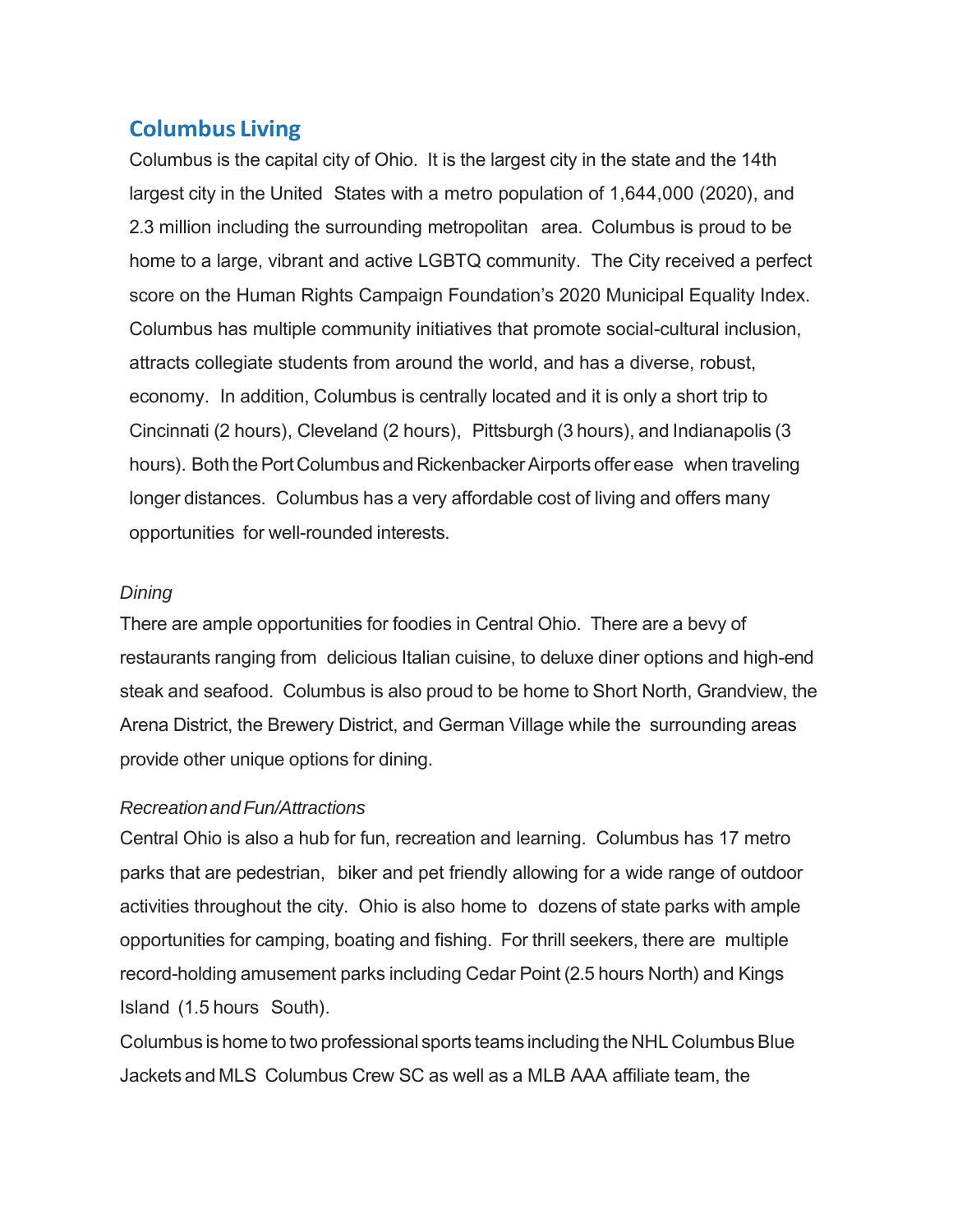Columbus Clippers. NCAA sports are abundant with The Ohio State Buckeyes just down the road and regular meetings for NCAA regional and national championships in the metropolitan area.

With multiple major theater and concert venues, Columbus hosts a wide variety of entertainment including Broadway productions, the Columbus Symphony, Opera Columbus, comedians and other performers. The Columbus Zoo and Aquarium is consistently ranked in the top two zoos in the country. The Wilds, located 90 minutes east in Cumberland, OH, is the largest wildlife conservation center in North America offering a safari-like experience along with zip lining, fishing and more. The Ohio State Fair is the largest community event throughout the year drawing an average of 1 million people. Central Ohio is known for festivals celebrating cultures and events of all kinds including LGBTQ Pride, ComFest, the Doo Dah Parade, and the Pumpkin Festival in Circleville, OH (45 minutes south). Numerous ethnic festivals (Asian, Greek, Ethiopian, German, African American, etc.) are held throughout the year including the world's largest 3-day Irish Festival in August. Fortheshoppingenthusiast,Columbus boasts numerous retail areas including Easton Town Center and Polaris Fashion Place.

## **Psychology Internship**

The Columbus VA HCC celebrated its psychology internship's inaugural year during the 2015-2016 training year following approval from the VA Office of Academic Affiliation (OAA) as part of the Mental Health Education Expansion Initiative. The primary training method is experiential and will include socialization into the doctoral profession of psychology. Interns will also receive didactic education regarding the professional practice of psychology.

## **Accreditation**

The Psychology Internship at the Columbus VA HCC is a member of the Association of Psychology Postdoctoral Internship Centers (APPIC). The Internship is fully accredited by the American Psychological Association (APA). Please see the APA Commission on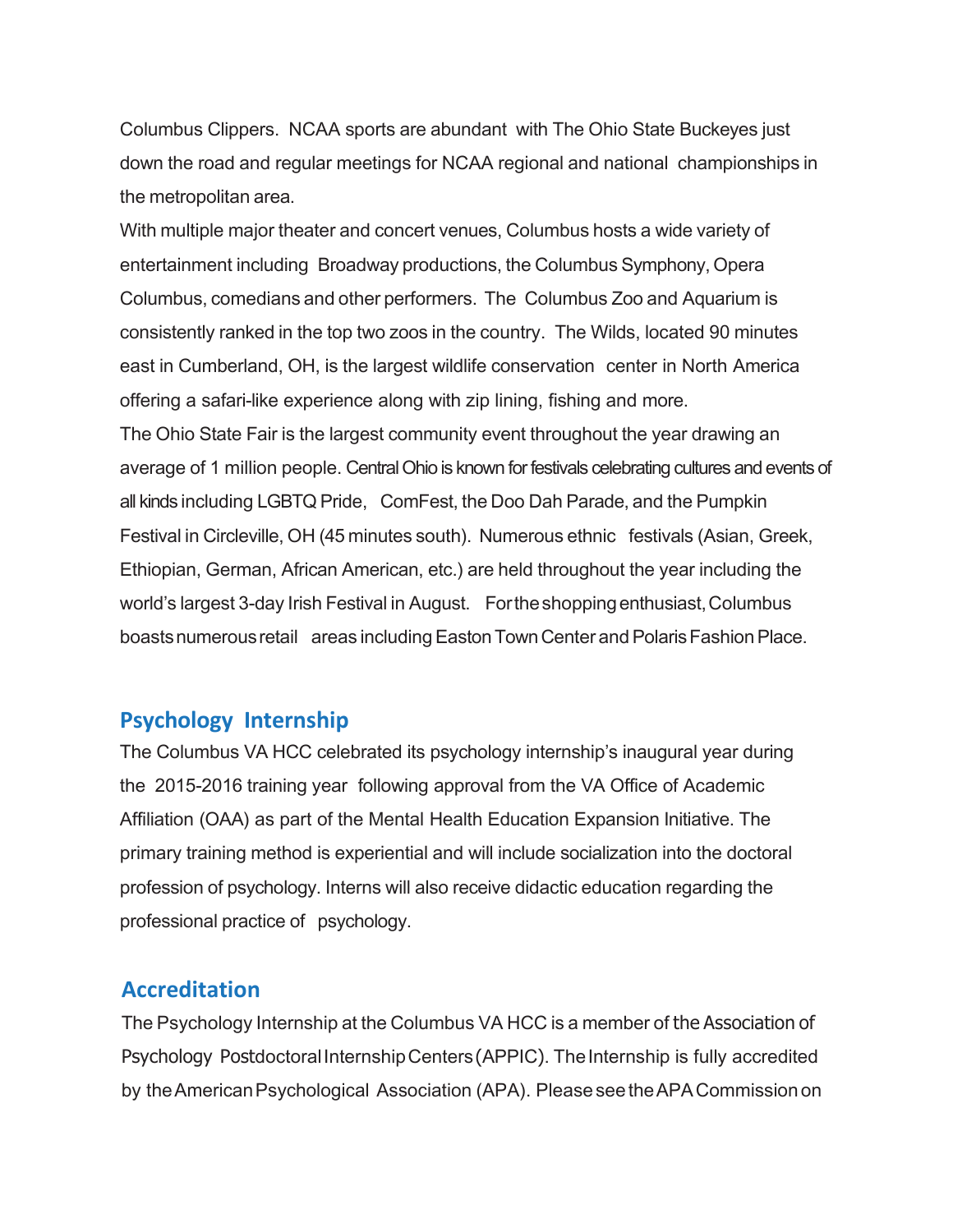Accreditation for additional details:

c/o Office of Program Consultation and Accreditation Education Directorate American Psychological Association 750 First Street, NE Washington, DC 20002-4242

## **Mission**

To provide a robust doctoral training program allowing for high quality, experiential training that establishes competency in the evolving world of professional psychology; delivered in an environment that celebrates diversityand interprofessional collaboration with an emphasis on evidence-based care.



## **Values**

The Columbus VA ACC psychology internship provides supervised clinical training in line with the VA's I CARE values:

**Integrity:** Act with high moral principle. Adhere to the highest professional standards. Maintain the trust and confidence of all with whom I engage.

**Commitment:** Work diligently to serve Veterans and other beneficiaries. Be driven by an earnest belief in VA's mission. Fulfill my individual responsibilities and organizational responsibilities.

Advocacy: Be truly Veteran-centric by identifying, fully considering, and appropriately advancing the interests of Veterans and other beneficiaries.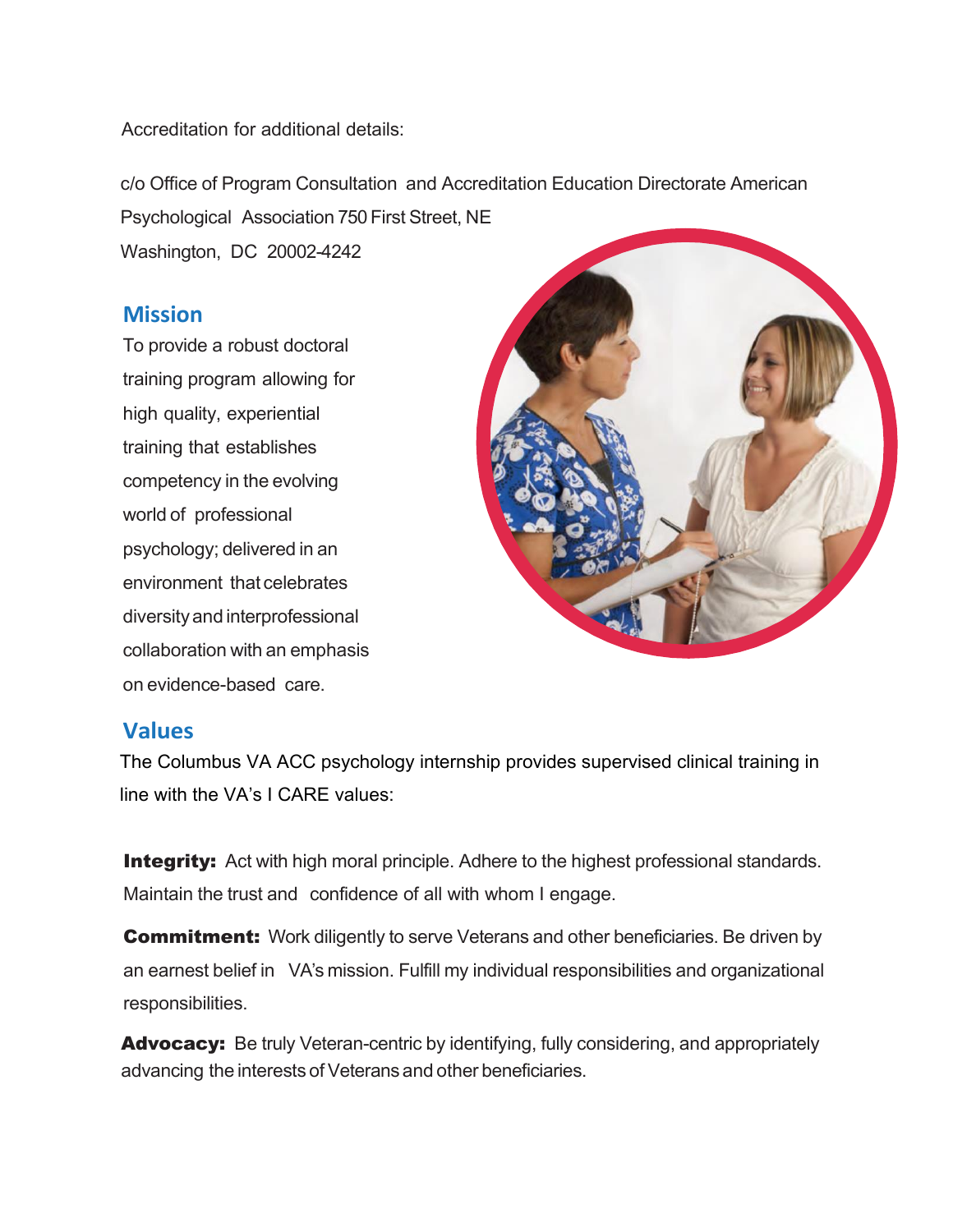**Respect:** Treat all those I serve and with whom I work with dignity and respect. Show respect to earn it.

**Excellence:** Strive for the highest quality and continuous improvement. Be thoughtfuland decisive in leadership, accountable for my actions, willing to admit mistakes, and rigorous in correcting them.

## **Training Model, Goals and Core Competencies**

The psychology internship follows a practitioner-scholar model and focuses on training interns for clinical practice, while also teaching them to be consumers of research. This is consistent with the "Vail Model." Through both experiential and didactic learning experiences, the psychology internship will ensure that the interns become competent in the following core educational areas vital to the professional practices of psychology:

- 1. Theories and methods of assessment and diagnosis: Psychology interns will develop moderate to advanced level proficiency in psychological assessment and psychodiagnostics. The interns will learn interview skills to assist in diagnosis and treatment planning. In addition, the interns will receive training in appropriate test selection and in the administration, scoring and interpretation of psychological assessment instruments. The interns will be expected to understand the basics of test construction and have working knowledge of psychometricproperties oftestsused. They will learn to use assessment results to quide evidence-based practice at all stages of treatment and answer referral questions in interdisciplinary consultation.
- 2. Evidence-based psychological intervention: Psychology interns will be trained in evidence-based psychologicalpractices. At the completion of the internship, the psychology interns will be expected to have intermediate to advanced skills in providing adult clients with psychological interventions that are informed by research and science. The interns will demonstrate competency in effective interventions for a diverse range of populations and a variety of treatment concerns. This will include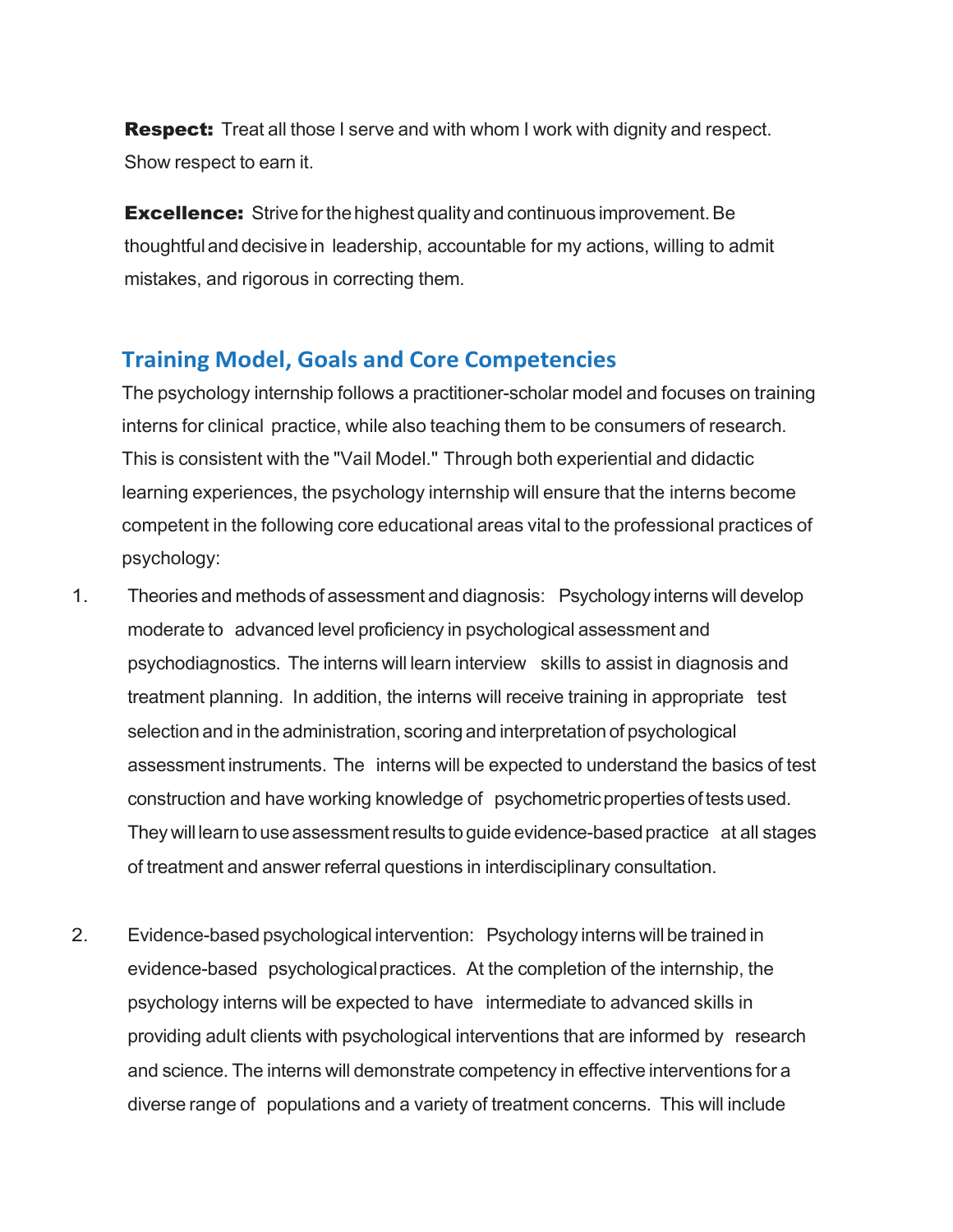incorporating patient preferences into the goals of treatment to promote and support a recovery model and whole-person care. Interns will be expected to evaluate treatment progress, define, measure, and monitor outcomes, and demonstrate the ability to adapt interventions as appropriate. The interns will be expected to be proficient in one or more evidence-based psychotherapy techniques, and demonstrate the ability to use evidenced-based principles to foster the overall recovery and wellbeing of patients. With this proficiency, the interns will be able to voice understanding of the chief benefits and limitations of evidence-based psychotherapies. The interns will be expected to display fidelity to the evidence- based interventions that they employ.

3. Consultation: The interns will demonstrate intermediate to advanced skills in providing consultation to professionals from a variety of disciplines within the mental health and medical clinics. The interns will be trained to engage in consultation to promote whole-person care by conveying patient preferences in treatment planning. The interns will be trained to communicate the concepts of psychological science and practice to other disciplines. They will also demonstrate the ability to provide effective assessment feedback and properly articulate appropriate recommendations to providers from a variety of disciplines within the mental health and/or medical clinics.

#### 4. Supervision:

The interns will develop intermediate skills in supervision primarily through being trained in theories and methods of supervision, as well as experiential activities (e.g. role play). Interns will demonstrate an understanding of supervision models as well as the issues (i.e. ethical, legal) pertaining to the role of a clinical supervisor.

5. Interface between scientific thinking and practice: At the completion of their training, the psychology interns will have developed skills in applying scientific research to guide their interventions as well as using empirical methodology to effectively monitor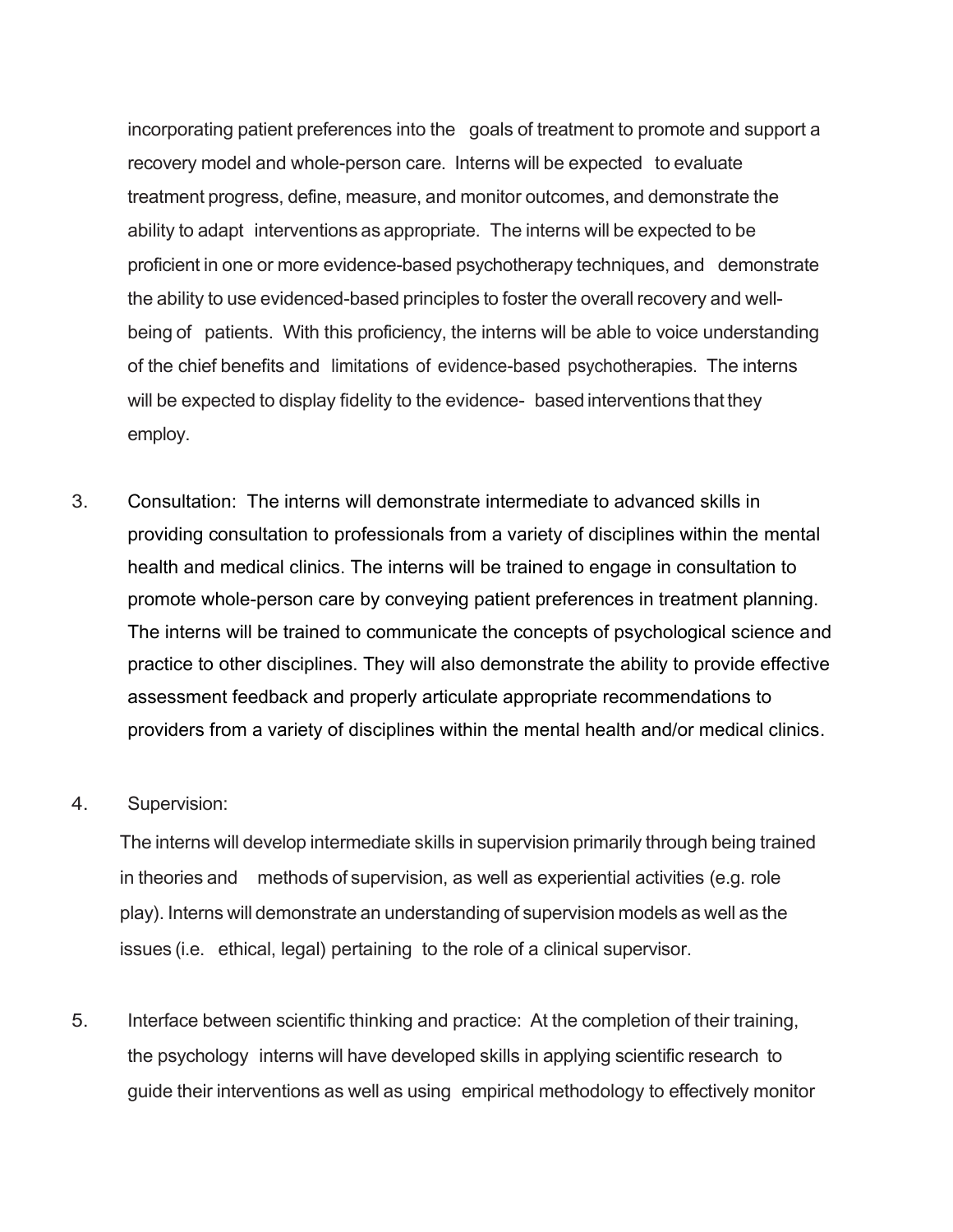outcomes. In addition to being educated on how to incorporate knowledge from scientific literature into their interventions with patients, the interns will be expected to present such knowledge via didactic presentations and during supervision. Interns will be expected to understand and apply a conceptual framework to their practice.

6. Diversity, Ethics and Professional issues: Psychology interns will receive education and training in a wide variety of ethical and professional issues pertinent to the practice of psychology. Special attention will be given to the APA's Ethical Principles of Psychologists and Code of Conduct as it informs practice and professional development. Interns will be expected to demonstrate knowledge of the APA code as well as other relevant professional standards and guidelines. Interns will be expected to demonstrate integration of ethical standards across competencies. The doctoral internship program will promote an integration of evidence-based, cultural-informed treatment and clinical case conceptualization. The interns will be expected to demonstrate knowledge of and an ability to integrate ethical and diversity issues throughout each element of their professional practice.

#### **Curriculum Elements**

The following elements are embedded into each of the Rotations: Shared Decision Making: The professional staff at the Columbus VA HCC are committed to the assessment and alignment of clinical care with patients' preferences. All educational experiences for interns will include the opportunity to discuss and treat Veterans in a collaborative setting, to allow for

whole-person care. The interns will be taught how to incorporate patient preferences in treatment planning. Trainees will be educated on how to collaborate with patients in setting goals for treatment, promoting healthy behaviors, and self-management. The interns will be taught the importance of appropriate informed consent procedures. Sustained Relationships: Psychology interns will be fully integrated into patientcentered practices at the Columbus VA HCC. They will participate in regular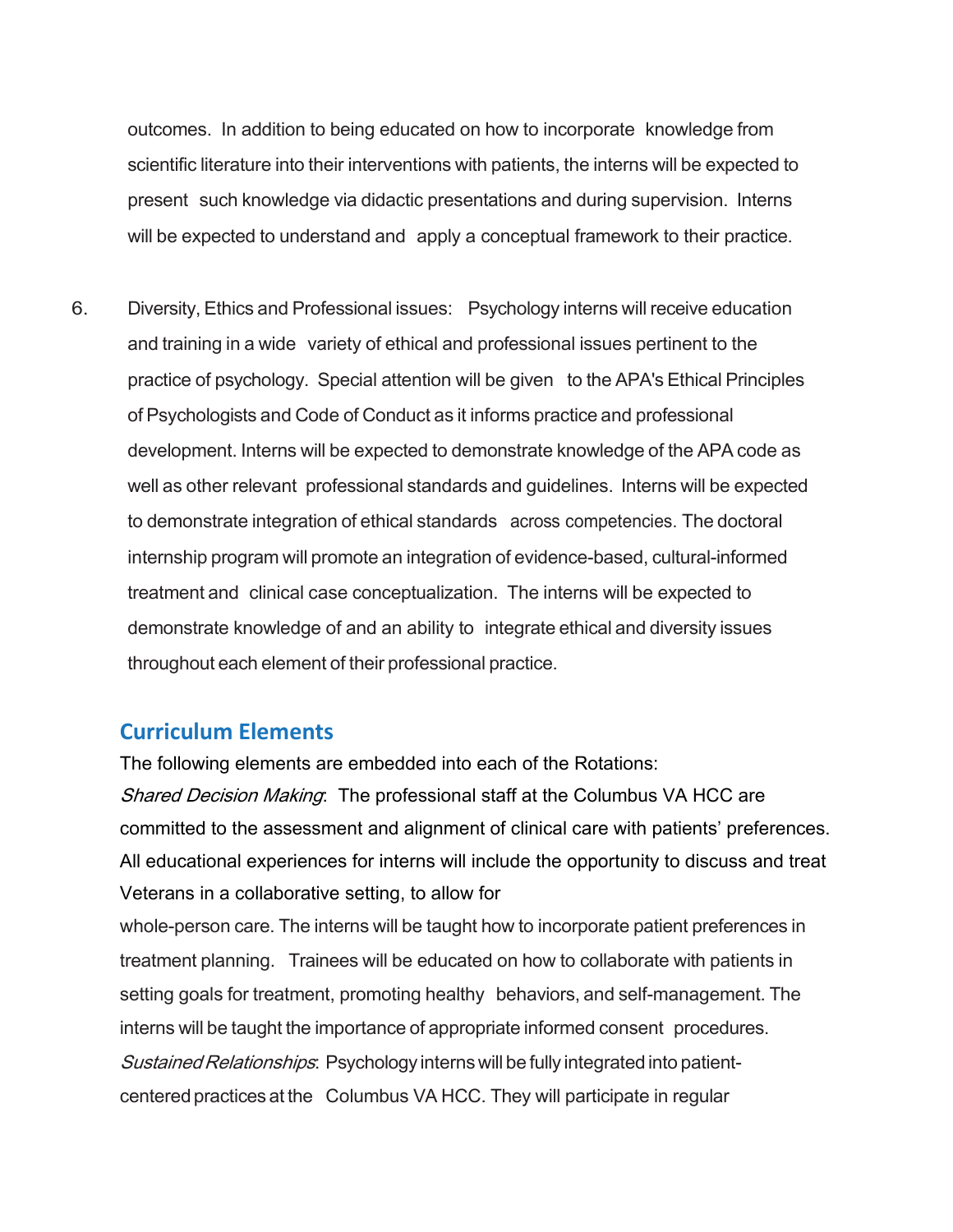interdisciplinary meetings designed to facilitate communication among providers regarding patient care. Moreover, the interns will be trained in evidence-based psychotherapyand assessment practices, which have been shownin research to improve patient outcomes.

Interprofessional Collaboration: Interns will be involved in Interprofessional teams, allowing for the shared responsibility for patient care. Interns will gain experience in generating treatment plans and delivering psychological services on teams exhibiting coordination among team members and disciplines. This training will allow interns to gain extensive knowledge of and respect for how the contributions of other team members from a variety of disciplines can improve patient care and compliment psychology as a profession.

## **Evaluation & Performance Improvement**

The psychology interns' competency will be assessed several times throughout the internship year. Interns will complete self-assessments in addition to formal assessments by primary psychotherapy supervisors and the rotation supervisors. This evaluation will include:

-Initial assessment of level of competency at start of rotation by clinical supervisor

- -Self-assessmentby internofcompetencyatstartand end of the internship
- -Mid-rotation evaluation by rotation supervisor
- -Final rotation evaluation by rotation supervisor
- -Evaluationby the psychotherapy minor supervisor every 6 months
- -Intern evaluation of each rotation at its conclusion
- -Intern evaluation of supervisor at completion of supervisory experience
- -Internevaluationofdidactic presentations

The psychology interns will receive ongoing monitoring and feedback on their clinical skills by their clinical supervisors. This may include audio or video tapes of psychological services provided by the intern. The clinical supervisors will also review the psychology interns' assessments and psychotherapy notes and provide feedback as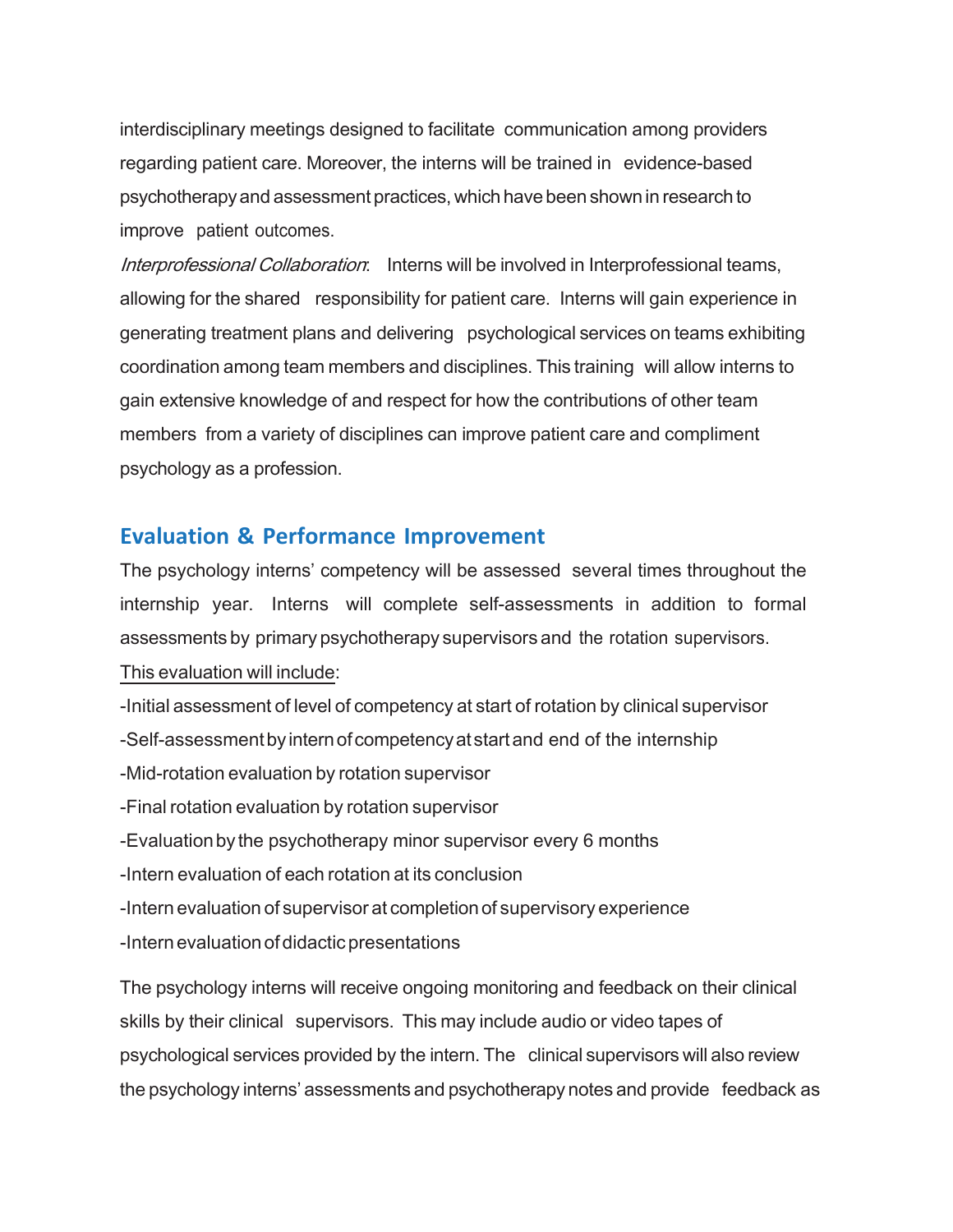needed. The interns will be provided with opportunities to directly observe clinical interventions by experienced, licensed psychologists. The interns will co-lead various psychotherapy groupswith more experienced clinicians. Co-leading such groups will provide the interns with the chance to learn and practice psychotherapy techniques and to model interventions used by clinicians who are considered experts in their field of practice.

#### **Internship Major Rotations**

The psychology interns will be integrated throughout the facility. There are several common core elements that are included in all of the clinics and programs that are part of the interns' educational experience. The focus of each rotation is on patient-centered, whole-person care and the promotion of self-management. The development of clinical skills that support collaborative treatment planning and shared decision making will be promoted. This will be accomplished through interprofessional teams that utilize each discipline's specialized training for the care of the patient. It is expected that interns will be an integral part of any team to which they are assigned so they can gain hands-on experience in the application and provision of psychological theory, science and evidence-based practices. In addition, other allied health professionals will gain a better appreciation of the value of psychology through their collaboration with thepsychology interns.

During the internship year, psychology interns will experience two major rotations that will be 6 months in duration. Interns may not be assigned to their first choice of rotations. At least one of these major rotations, but potentially both (depending on intern interests and training needs) will be in one of the two identified core settings: The Behavioral Health Clinic or the Medical Clinics. At least one primary rotation will need to include an experience designated as an intraprofessional team experience\*(i.e. BHIP, Recovery Services or any of the health psychology clinic rotations). The second primary rotation will be more strictly determined by the training goals and needs of the intern. The interns will also each participate in a year-long minor rotation in evidence-based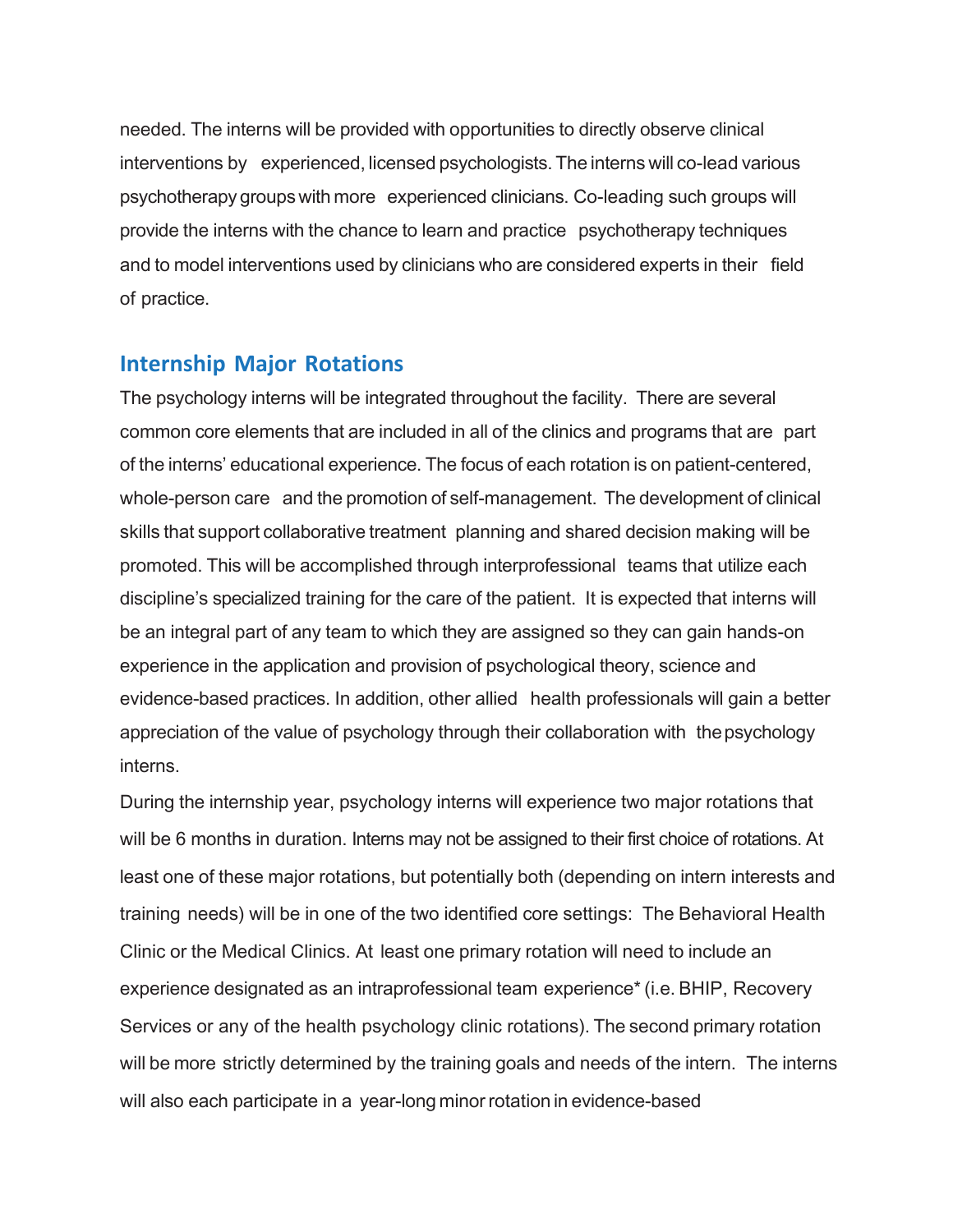psychotherapeutic (EBP) interventions, as well as a psychological assessment minor rotation. The interns are expected to spend at least 18 hours per week in face-to-face delivery of psychological services to patients.

## Available Major Rotations Include:

General and Specialty Mental Health:

- Behavioral Health Integrative Program (BHIP)\*
- Couple and Family Therapy
- Neuropsychological Assessment
- Outpatient Substance Use Disorders (Recovery Services)\*
- Rural Behavioral Health\*
- Severely Mentally III & Psychosocial Rehabilitation and Recovery (PRRC)\*
- Trauma Recovery

#### Health Psychology Major Rotations:

- Cardiology/Pulmonology Clinics\*
- Chronic Pain Rehabilitation Program\*
- Primary Care-Mental Health Integration (PCMHI)\*
- Medical Weight Management\*

## **General and Specialty Mental Health Rotation Descriptions**

A team based approach is woven into the evidence-based treatment of the core mental/behavioral health clinical programs. The interdisciplinary cooperation across the behavioral health care line is a strength of the Columbus VA. The service model of the Columbus VAACC has been restructured to include intraprofessional teams, and the rotations will enable the psychological intern to gain experience and foster professional development within these settings.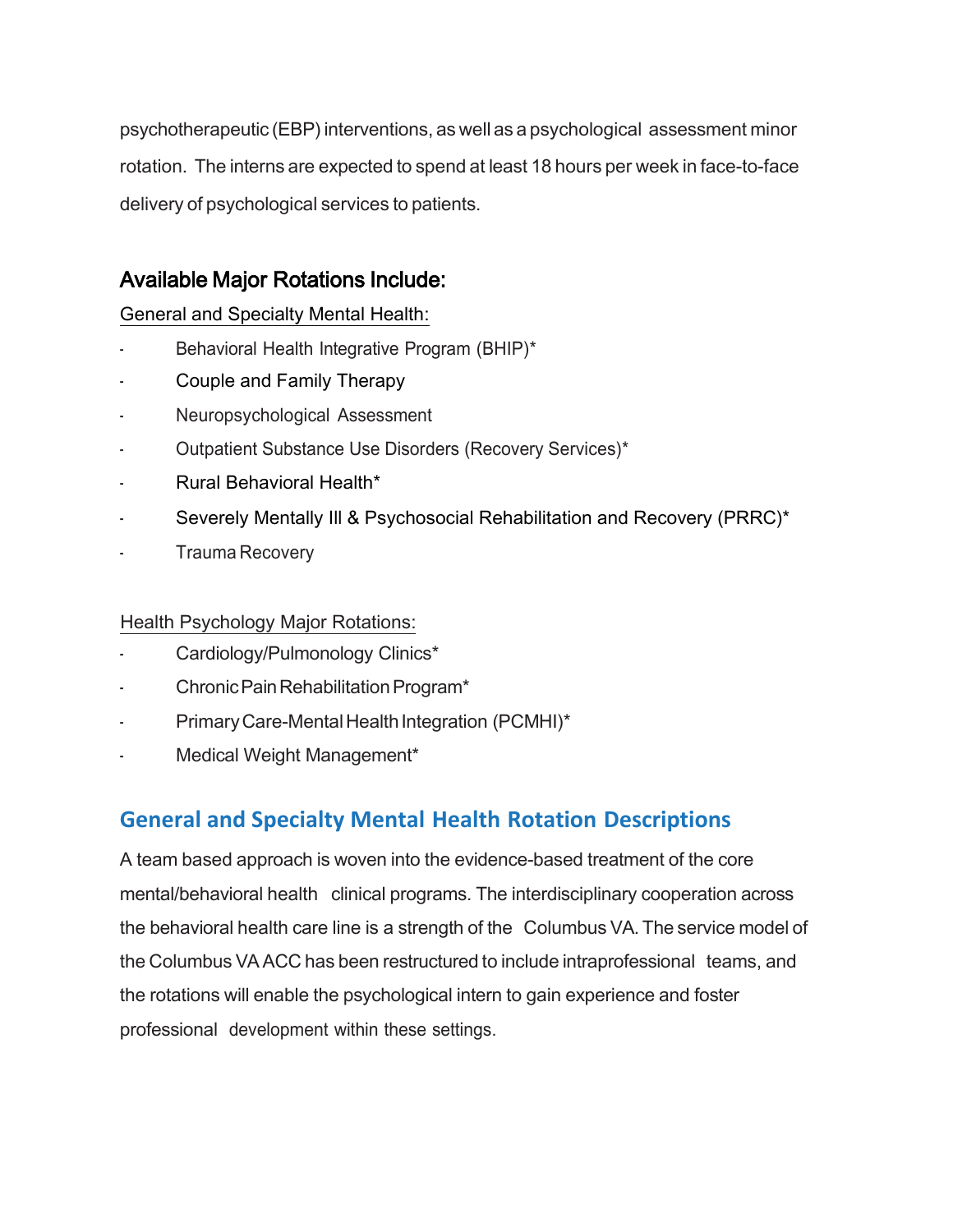Behavioral Health Interdisciplinary Program (BHIP): This model is accepted as the primary model of health care delivery within the general behavioral health clinics. The psychology interns will be part of the BHIP teams and focus on the treatment of Veterans with a wide range of DSM-5 diagnoses, including mood, anxiety and personality disorders. There is a strong focus on individualized treatment planning developed by the patient in concert with the clinical team members. The emphasis of the rotation for the psychology intern will be training in Evidence-Based Psychotherapies (EBPs) which may include Cognitive Behavioral Therapy (CBT), Cognitive Processing Therapy (CPT) for non-military trauma, Acceptance and Commitment Therapy (ACT), Dialectical Behavioral Therapy (DBT) and RadicallyOpen-DBT(RO-DBT).Traininginevidence-basedcoupleandfamilytherapysuch as Integrative Behavioral Couple Therapy (IBCT) may be available for psychology interns interested in developing skills in this area.

Couple and Family Therapy: Interns will develop core competencies in the provision of couple and family therapy to address a wide variety of relational problems. Interns in this rotation will learn family based methods of assessment to inform case conceptualizations using behavioral systems and attachment theories. Interns will have an opportunity to learn evidence based interventions to address common couple and family problems such as recovery from infidelity, general relationship distress and sexual concerns. Specific couple and family evidence based modalities may include Integrative Behavioral Couple Therapy, Cognitive Behavioral Conjoint Therapy for PTSD, Conjoint Therapy for SUD, Behavioral Family Therapy, Multi-Family Group Therapy, and Strategic Family Therapy. This rotation is designed to fit any skill level including interns with no previous experience seeing couples or families.

Neuropsychological Assessment: Psychology interns participating on this rotation will have an opportunity to become familiar with a wide range of presenting problems such as neurological conditions, depression/PTSD, traumatic brain injury, ADHD/learning disorders, various types of dementia, as well as cerebrovascular disease and other medical conditions with direct and/or secondary impact on neuropsychological functioning. Interns in this rotation will become familiar with conducting clinical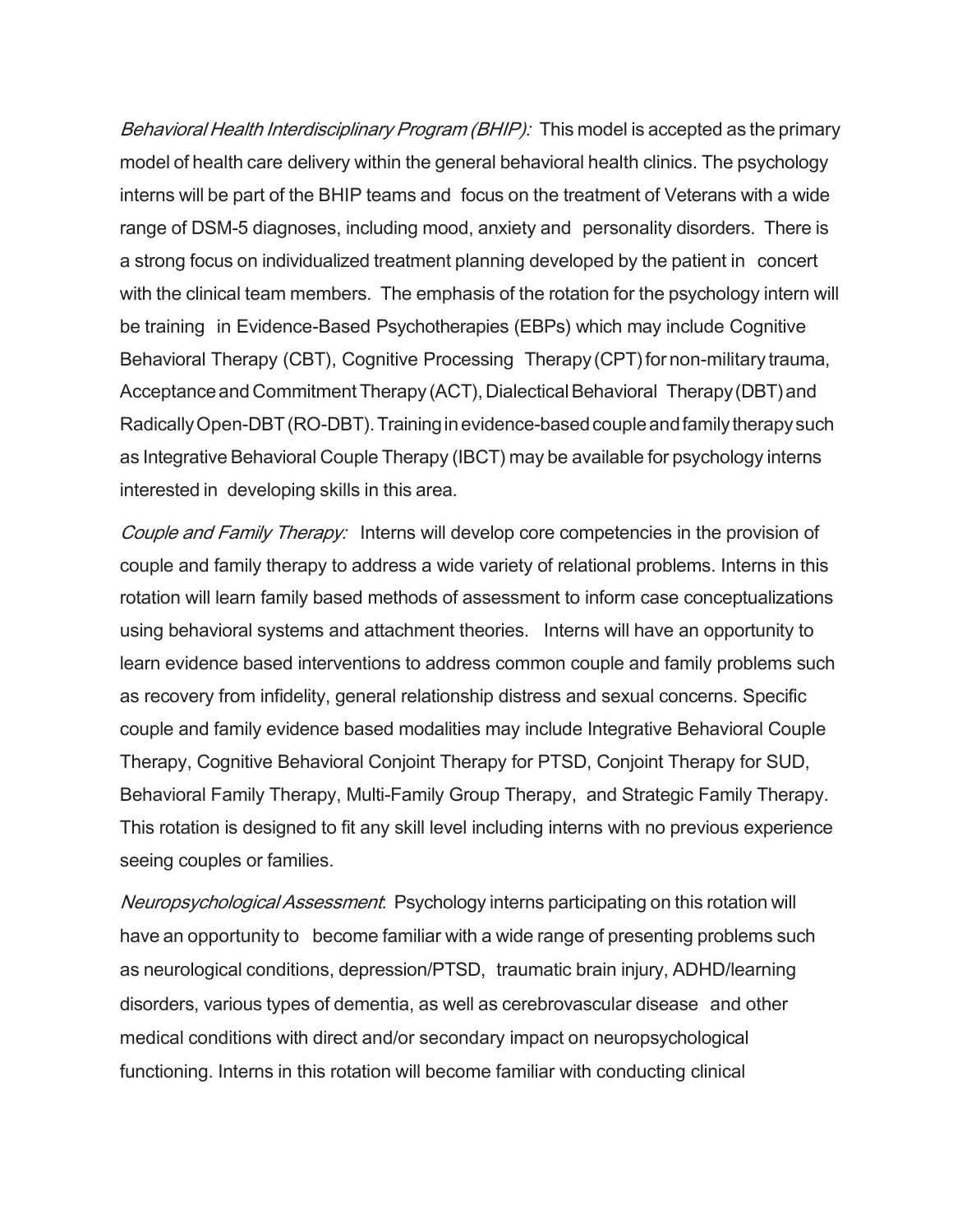interviews, medical record reviews, staff consultation, and the administration, scoring and interpretation of common intelligence, cognitive, and emotional/psychological and personality assessment instruments. An important aspect of this rotation will be the development of report writing skills. Moreover, didactics in clinical psychology, neurosciences and neuropsychology will be incorporated into this rotation. Opportunities to collaborate with other disciplines such as psychiatry, neurology, social work and geriatric medicine will be provided.

Outpatient Substance Use Disorders (Recovery Services): Psychology interns who participate in this rotation will have the opportunity to treat Veterans with substance use disorders and other comorbid mental health conditions. During the rotation the interns will help clients better understand their co-morbid issues and address psychosocial stressors. There will be opportunities to perform comprehensive substance use evaluations and complete collaborative treatment plans. Interventions include psychoeducation to new and long-term clients (both group and individual format), integrative evidence-based psychotherapies, and relapse prevention skills enhancement. This nationally recognized interdisciplinary program utilizes a careon-demand model with a strong integration of Motivational Intervention (MI).

Rural Behavioral Health: This is an opportunity for Psychology interns to work in an integrated care clinic providing general behavioral health to rural veterans. The interns will be part of a multi-disciplinary team in one of our rural Community Based Outpatient Clinics (CBOCs) – travel is required- with focus on the assessment and treatment of Veterans with a wide range of DSM-5 diagnoses, including mood, anxiety, trauma, and personality disorders. Interns may provide psychodiagnostic testing, individual, group, or couples therapy as part of this rotation. The emphasis of the rotation will be in training in evidence-based treatment approaches with consideration of cultural sensitivity with veterans from rural areas, as well as Veterans across diverse cultures. Interns will develop competency in rural mental health and demonstrate the knowledge and ability to practice psychology effectively when working in a rural setting and develop an understanding of how to practice ethically, when coping with complex issues that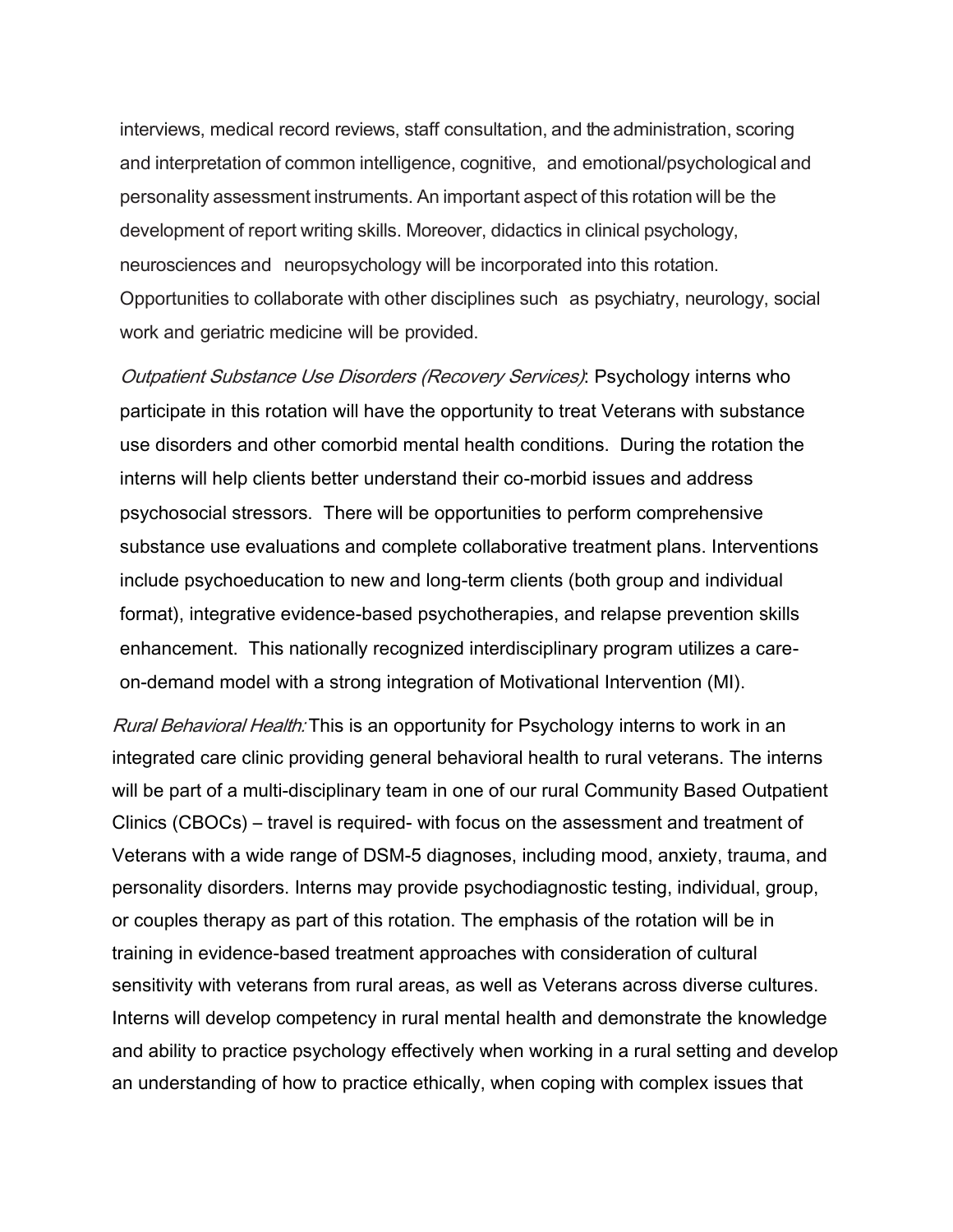may arise in rural culture.

Severe Mental Illness & Psychosocial Rehabilitation and Recovery. The PRRC focuses on the delivery of recovery-based services for Veterans with severe mental illness (SMI). This training experience involves the delivery of recovery-oriented, evidence-based psychosocial treatments that are holistic and person-centered. Specific clinical duties will include psychological assessment as well as individual, group and family psychotherapy. The evidence-based practices delivered may include specific training in social skills training for schizophrenia, or Behavioral Family Therapy (BFT). Additionally, interns will have the opportunity to complement their training experience in the PRRC with exposure to interventions for dually diagnosed Veterans (both group and individual), depending on intern interests and training needs. The program also includes staff trained in the implementation of Cognitive Enhancement Therapy (CET), which can further serve as a training opportunity for future interns if interested. The ultimate goal of this training experience is for the interns to understand the value of providing care to Veterans with SMI in a manner that enhances strengths, provides social connection, and instills a sense of empowerment and hope.

Trauma Recovery Service: The Trauma Recovery Rotation will allow the psychology

interns to serve on a team of psychologists and social workers that work intensely in the assessment and treatment of military and nonmilitary related trauma. This team specializes in evidence-based treatment for traumarelated disorders, including combat and noncombat related trauma and military sexual trauma. The interns will be trained in the use of



the Clinician-Administered PTSD Scale (CAPS) standard assessment measurefor PTSD. The interns will also have the opportunity to learn EBPs including Prolonged Exposure (PE), Cognitive Processing Therapy (CPT) and Nightmare Resolution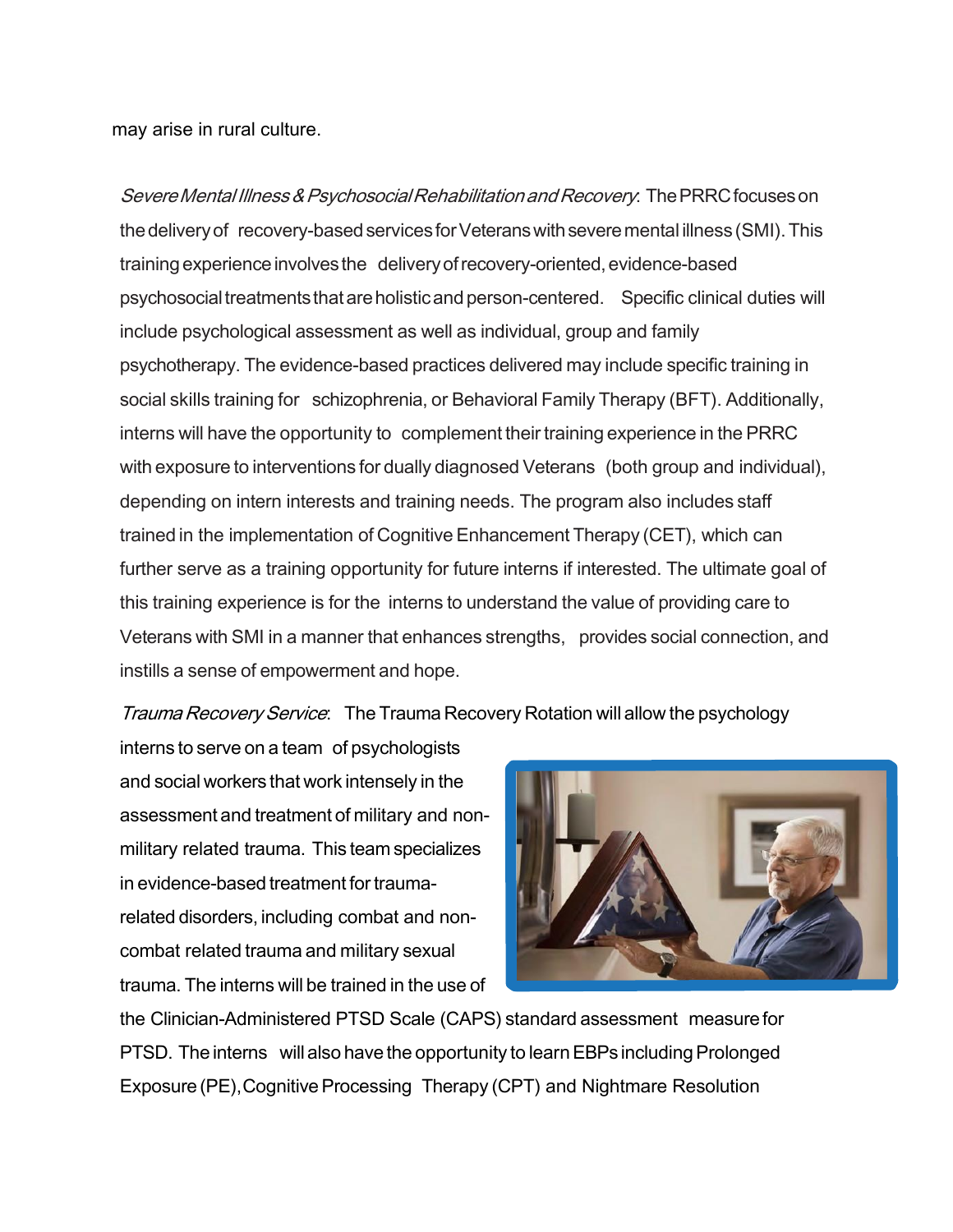Therapy (NRT), which are the core treatments delivered by this team. As co-facilitators in treatment groups, the interns will gain proficiency in relaxation skill acquisition, stress reduction, anger management and mindfulness-based interventions. Participation in weekly team meetings will provide the interns with additional exposure to case conceptualization and the scientific basis for PTSD treatment. During this training experience the interns will develop skills needed to independently perform assessments, collaboratively develop individualized treatment plans and provide treatment for PTSD.

### **Health Psychology Major Rotation Descriptions**

A patient-centered, team-based model guides the daily delivery of patient care in the medical clinics at the Columbus VA. Behavioral Health services are embedded into several of the medical clinics. A team-based model fosters an integrated care environment that allows all health care team members to use their complementary skills to effectively manage the needs of their patients. Consistent with this model, interdisciplinary team members regularly engage in treatment planning, case consultation, and daily team meetings (huddles) that are designed to ensure collaborative delivery of integrated health care services. Participation in team meetings will provide the psychology interns with opportunities to interact with staff membersfrom multiple disciplines and discuss treatment options with the aim of promoting the mental health and overall welfare of their patients.

Cardiology & Pulmonology/Sleep: This rotation will provide interns with exposure to complex relationships between biopsychosocial factors and health. Interns will have the opportunity to provide evidence-based cognitive-behavioral intervention (e.g. CBT, ACT, MI, BA) to Veterans with a variety of cardiac and/or pulmonary/sleep conditions in both individual and group formats. Treatment will be focused on promoting health behavior change, enhancing health outcomes, encouraging medical adherence and chronic disease management, facilitating healthy coping/adjustment, and improving overall quality of life. Common intervention targets include adjustment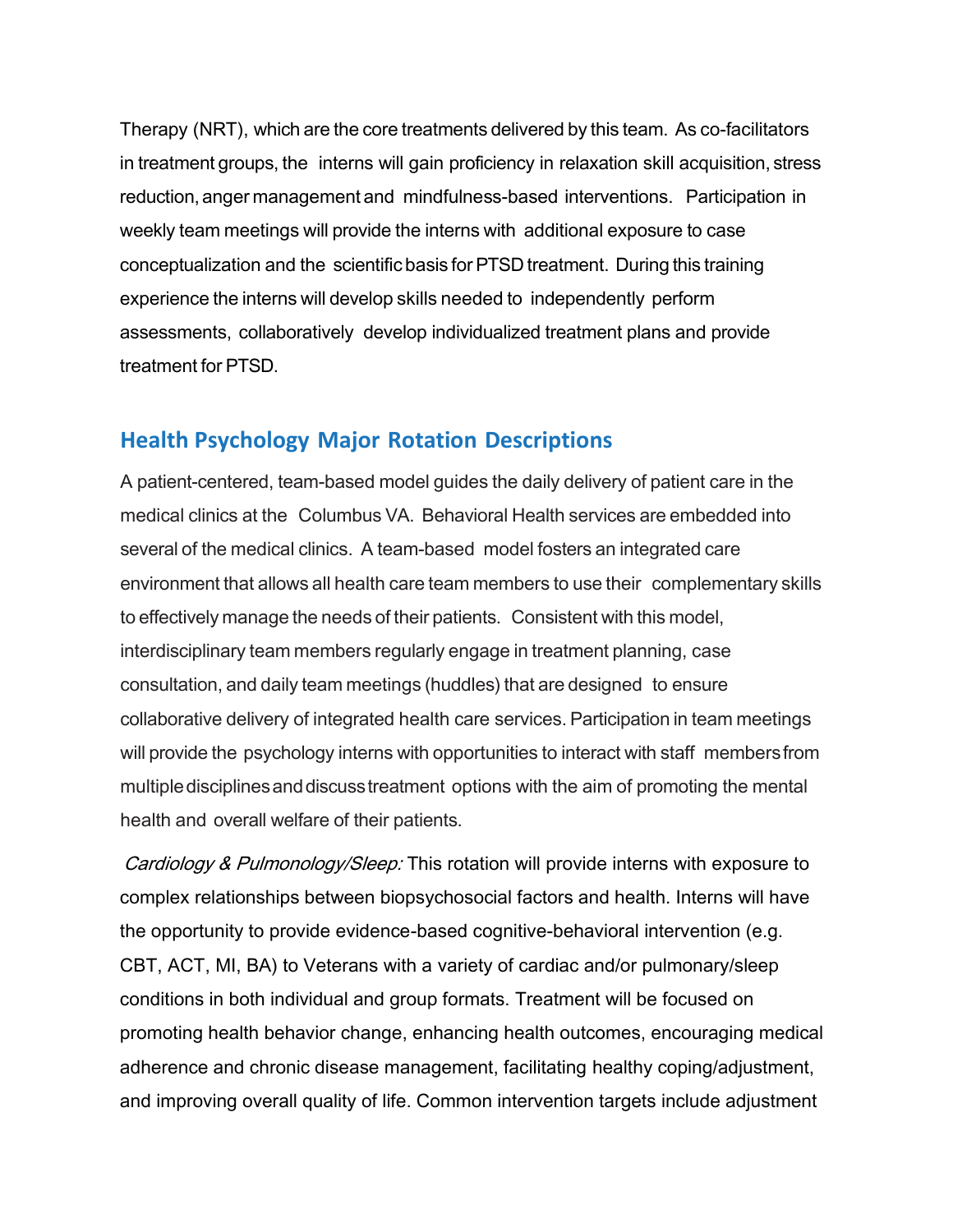to cardiac/pulmonary conditions and treatments/procedures as well as prevention and management of co-occurring conditions including: obesity, stress, irritability, anxiety, depression, diabetes, tobacco use, chronic pain, and insomnia. There may also be opportunity to participate in a 4-session sleep education group and an interdisciplinary pulmonary rehabilitation program. In addition to providing treatment, interns may have the opportunity to conduct biopsychosocial evaluations to determine Veteran readiness for medical procedures and provide recommendations to enhance outcomes. Interns will also develop consultation skills working with other healthcare providers on both the cardiac and pulmonary/sleep medical teams.

Chronic Pain Rehabilitation: In this rotation, the psychology interns will gain experience in the assessment and treatment of Veterans with complex chronic pain and comorbid mental health conditions such as depression, anxiety, PT and substance use problems. The interns will learn to implement evidence-based principles and clinical methods within an interdisciplinary, chronic pain rehabilitation model. Veterans are typically treated using a cognitive-behavioral framework that focuses on developing and maintaining active pain self-management strategies. Clinical opportunities include psychosocialassessment, group and individual psychotherapy, patient education, and participation in weekly interdisciplinary team meetings. As a part of this rotation, interns will have the opportunity to participate in the intensive chronic pain rehabilitation program, which offers the following outpatient services: group and individual psychotherapy, relaxation training, health and wellness education, physical therapy, recreation therapy, nutrition counseling, medication management, and individual case management. The interdisciplinary pain team is comprised of staff from psychology, physical therapy, medicine, recreation therapy, nutrition, chaplaincy, and social work.

Primary Care Mental Health Integration (PCMHI): At the core of this rotation is the application of a primary care psychology model within the primary care clinics. There is a strong emphasis on whole-person care and the promotion of health behavior management. There will be a special focus on consultation and liaison with medical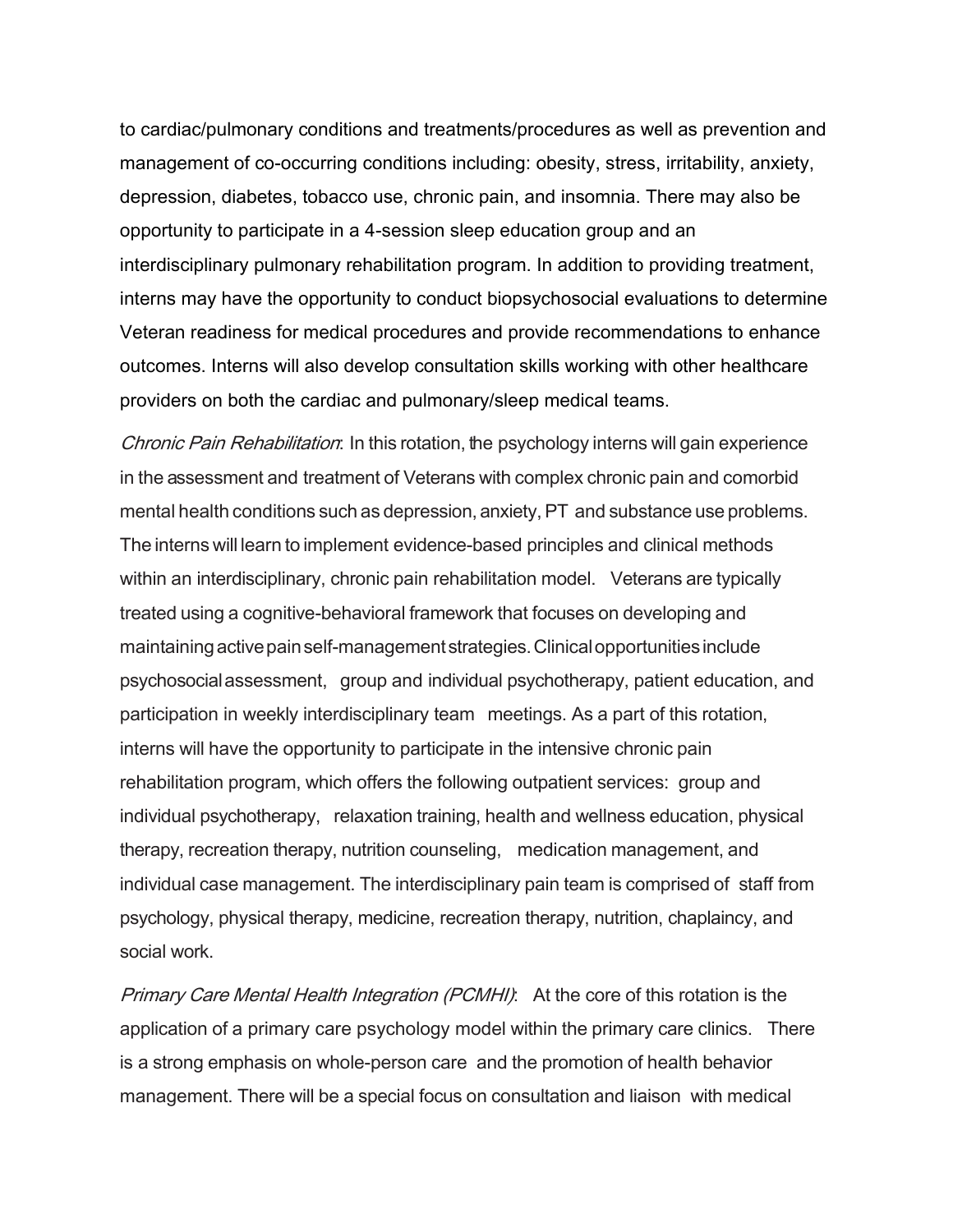providers as part of an interdisciplinary team that integrates behavioral health and medical care. Supporting mental and behavioral health care of conditions commonly seen in a primary care medical clinic, such as depression, anxiety, grief, insomnia, and chronic illness management (diabetes, obesity, pain) will be emphasized. The individual treatment modalities center upon MI, brief CBT, and Problem Solving Therapy (PST). Experience with groups including smoking cessation, MOVE!, and coping with chronic illness may also incorporated into this rotation.

Weight Management Program: This rotation will provide interns with an understanding of obesity from a biopsychosocial perspective. Interns will gain experience in the assessment and treatment of Veterans diagnosed with obesity and comorbid medical conditions, including chronic pain, diabetes, and other metabolicrelated concerns. They will gain an in-depth understanding of the impact of psychological disorders, such as depression, anxiety, disordered eating, and insomnia on obesity and weight loss efforts. Clinical opportunities include psychological assessment, including the opportunity to conduct pre-surgical bariatric surgery evaluations as available, individual psychotherapy, ranging from health behavior change to more in-depth treatment, interdisciplinary treatment groups, patient education, and interdisciplinary team meetings. The intern will work closely with the interdisciplinary Weight Management Program treatment team, including endocrinologists, dieticians, a nurse manager, and physical therapists. The individual treatment modalities center uponACT, CBT, and MI with a focus on helping veterans create sustainable, healthy lifestyle changes and addressing the impact of psychological concerns on obesity/weight loss.

## **Evidence-Based Psychotherapy Minor Rotation**

Each intern will participate in a year-long Evidence-Based Psychotherapy minor rotation. During this minor rotation, interns will carry a caseload of at least 7-9 long-term psychotherapy patients. Interns interested in delivery of services in a rural health setting also have the opportunity to be supervised by one of our psychologists stationed at a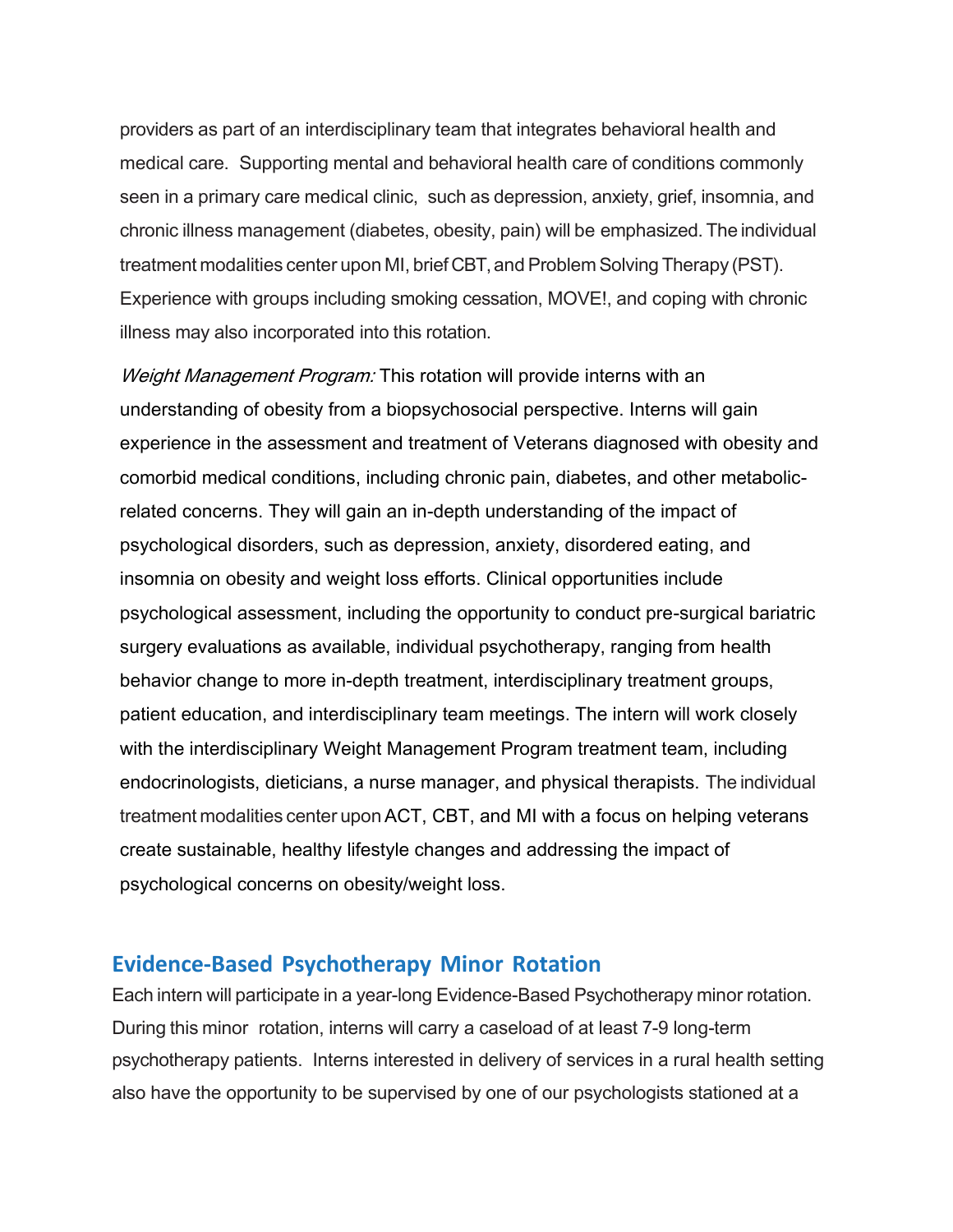Community Based Outpatient Center (CBOC). This would require assignment to a CBOC for one day per week, which are located approximately 45-60 mins away from the main internship site. Supervision will be provided for the entire rotation by one assigned licensed psychologist for at least 1 hour per week. Audio and/or videotaping sessions are expected for supervision purposes.

## **Psychological Assessment Minor Rotation**

Psychology interns at the Columbus VA HCC will participate in a weekly psychological assessment minor rotation which will focus on training in comprehensive psychological assessment. Interns will participate in weekly group supervision. This experience will include training in clinical interviewing, psychological assessment, psychopathology diagnosis, and report writing. During this experience, interns will learn how to administer, score, and interpret psychological tests for the purpose of diagnosis and treatment planning. The assessment instruments that the interns will be trained in include instruments such as the MMPI-2-RF/MMPI-3, PAI, MCMI-III, Beck Depression Inventory, Beck Anxiety Inventory, and other instruments that are pertinent to the issue being assessed.The interns will be educated on the 2014 edition of the "Standards for EducationalandPsychologicalTesting."Interns interested in the compensation & pension process can learn about how to properly assess Veterans seeking benefits for mental conditions that may have resulted from their military service.

## **Supervision of Supervision:**

During the course of the training year, all interns will be involved in a structured opportunity to develop their skill set in the application of competency-based supervision. The interns will meet as a group every other month for ninety minutes as part of this consultation program. The first half of the training year will focus on learning and applying the core competencies as outlined in the American Psychological Association's (2014) Guidelines for Clinical Supervision in Health Service Psychology. The remainder of the training year will afford trainees the opportunity to focus on developing their supervision skills from the lens of specific theoretical orientations of their choosing. Training objectives will be met through assigned readings, discussion, and role-playing.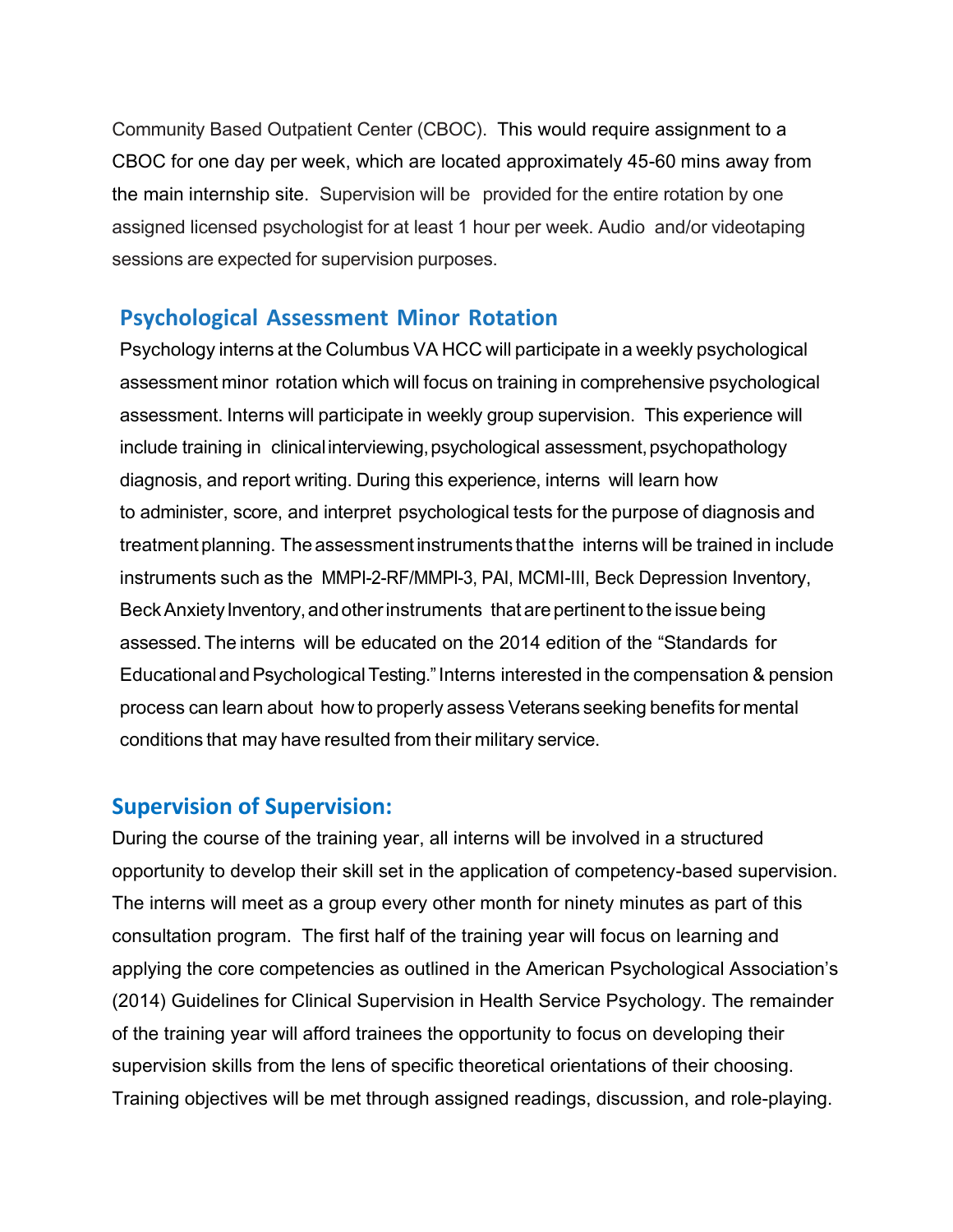The role-playing will consist of each intern demonstrating their developing skills by "supervising" a fellow intern using a clinical case. Their colleagues and the facilitator will provide metasupervision of the process in order to afford real-time feedback and support. The goal is to make this a fun, interactive process that will better prepare our interns to meet the demands of their professional endeavors.

## **Application Procedures**

The Columbus VA HCC internship program encourages applicants from diverse backgrounds who value cultural diversity and practice inclusivity. The Columbus VA HCC internship program does NOT discriminate on the basis of age, race, ethnicity, religion, culture, language, physical or mental disability status, gender identity or expression, socioeconomic status, sex, or sexual orientation.

## **Internship Year & Stipend**

The 2022-2023 internship year begins on 8/15/2022; Interns complete a 2080-hour internship year. The training stipend is \$27,096. State and federal income tax and FICA (Social Security) are withheld from interns' checks. Interns receive 11 paid federal holidays, 13 days of sick leave and 13 days of leave for vacation and/or professional development. Interns may be approved for up to 3 days of Administrative Absence for activities such as conference presentations or dissertation defense.

## **Eligibility: [Am I Eligible? Checklist for VA HPTs](https://gcc02.safelinks.protection.outlook.com/?url=https%3A%2F%2Fwww.va.gov%2FOAA%2FTQCVL%2F2021HPTInstructionsFINALv2.pdf&data=04%7C01%7C%7C386dc2269c6249f84eb008d9b3348f3b%7Ce95f1b23abaf45ee821db7ab251ab3bf%7C0%7C0%7C637737860599981658%7CUnknown%7CTWFpbGZsb3d8eyJWIjoiMC4wLjAwMDAiLCJQIjoiV2luMzIiLCJBTiI6Ik1haWwiLCJXVCI6Mn0%3D%7C3000&sdata=OFop3%2FafTxO4RDaBMGO5HlKc7TMK%2Fp%2BZr7kuLXSPnOo%3D&reserved=0)**

Applications for the doctoral psychology internship program are welcome from students who have met the following requirements *at the time of application*: - Three years of graduate study, completion of comprehensive exams, and acceptance as a doctoral candidate into an APA-accredited graduate program in

Clinical or Counseling Psychology. Persons with a doctorate in another area of psychology who meet the APA criteria for respecialization training in Clinical or Counseling Psychology are also eligible.

- Approval for internship status by graduate program training director
- Completion of a minimum of 500 doctoral level intervention AAPI Hours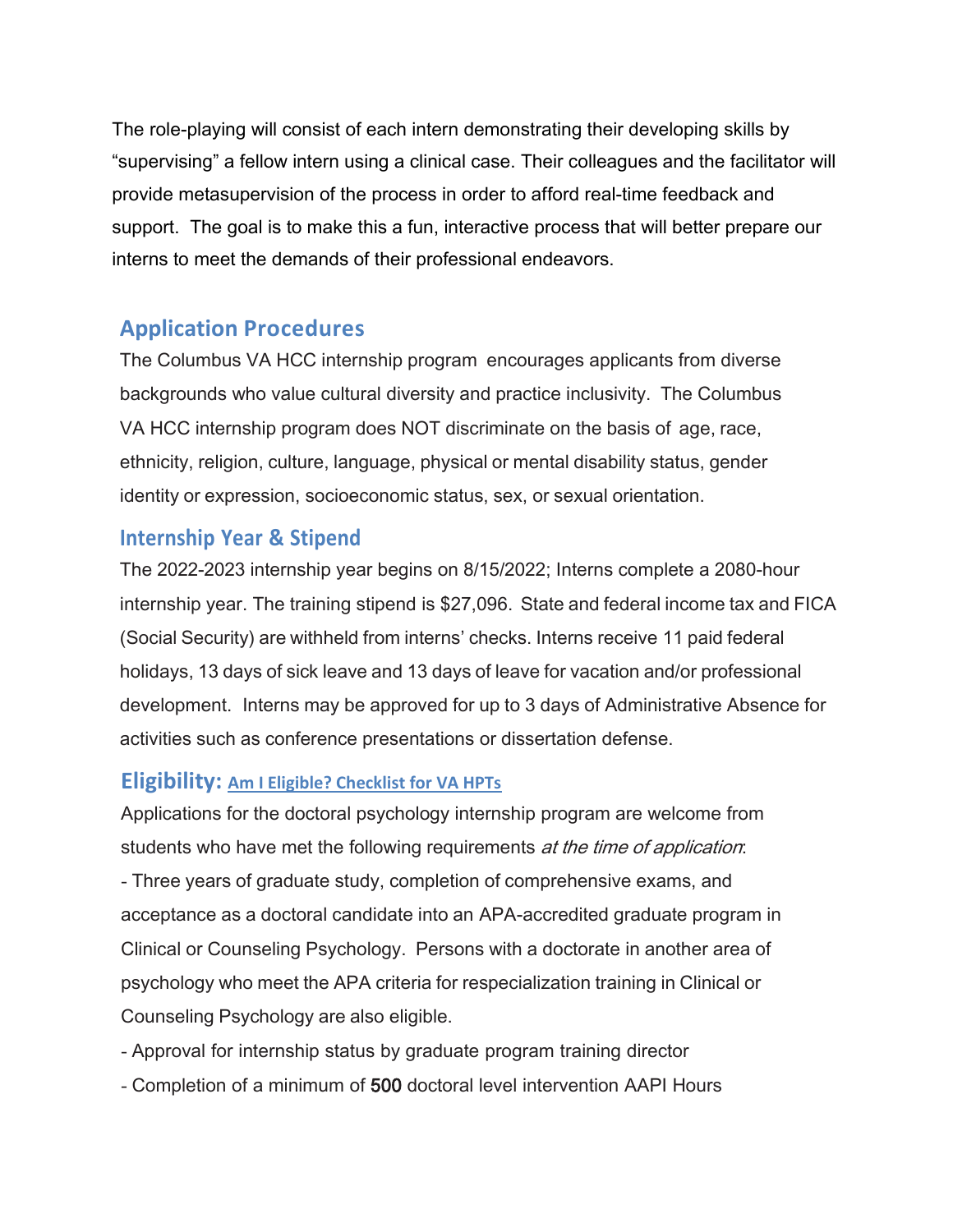- Completion of a minimum of 100 doctoral level assessment APPI Hours

- Dissertation proposal approved prior to application

- U.S. citizenship. VA is unable to consider applications from anyone who is not currently a U.S. citizen. Verification of citizenship is required following selection. All interns must complete a Certification of Citizenship in the United States prior to beginning VA training.

- A male applicant born after 12/31/1959 must have registered for the draft by age 26 to be eligible for any U.S. government employment, including selection as a paid VA trainee. Male applicants must sign a pre-appointment Certification Statement for Selective Service Registration before they can be processed into a training program. Exceptions can be granted only by the US Office of Personnel Management; exceptions are very rarely granted.

- Interns are subject to fingerprinting and background checks. Match result and selection decisions are contingent on passing these screens.

- VA conducts drug screening exams on randomly selected personnel as well as new employees, including interns. Match results and selection decisions are contingent on passing these screen.

## **Application & Selection Procedure**

We rely on the Association of Psychology Postdoctoral and Internship Centers (APPIC) website for application materials. Interested individuals who meet eligibility criteria should submit the following application materials using the online AAPI application process by 11/15/2021:

- A cover letter indicating intent to apply to the internship program, training goals, and a list of major rotations of interest
- APPIC Application for Psychology Internship (AAPI)
- Deidentified Work Sample or Assessment
- Curriculum Vita
- Official graduate transcript(s)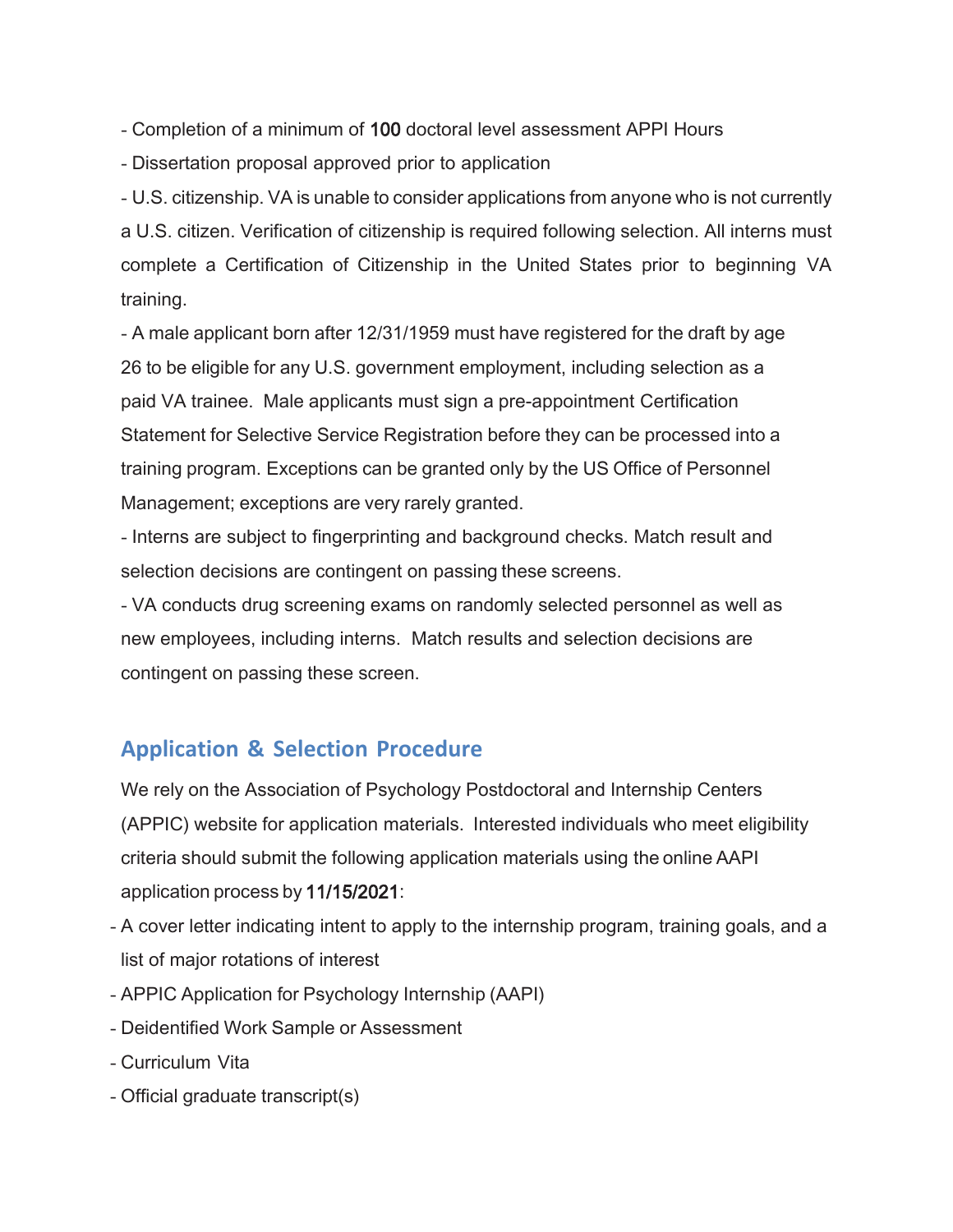- Minimum of three letters of reference (in addition to the letter of verification from the Training Director)

Applications will not be considered for applicants who do not meet minimum criteria, including the submission of all application materials.

The psychology training committee will review all completed applications to evaluate for a goodness of fit. This committee includes the Co-Directors of Training and psychology staff. Those not meeting the eligibility requirements will be notified as soon as possible. Interviews may be offered to applicants. Interviews for our site are conducted via telephone conference calls.

#### **Match Process**

We follow the match policies established by APPIC. Our program uses one match number for all positions: 23411 The only information that we may communicate to applicants prior to the February deadline is whether they are still under consideration for admission. Additional information regarding the match is available through the National Matching Services.

#### **Appointment to Internship**

For applicants that match with us, a valid affiliation agreement with the applicant's doctoral program is required prior to appointment. In addition, applicants that match with our site are required to undergo a background check prior to the appointment. Please see Section 8 of the Executive Order establishing this process:

http://www.archives.gov/federal-register/codification/executive-order/10450.html

Health Professions Trainees (HPTs) are appointed as temporary employees of the Department of Veterans Affairs. As such, HPTs are subject to laws, policies, and guidelines posted for VA staff members. There are infrequent times in which this guidance can change during a training year which may create new requirements or responsibilities for HPTs. If employment requirements change during the course of a training year, HPTs will be notified of the change and impact as soon as possible and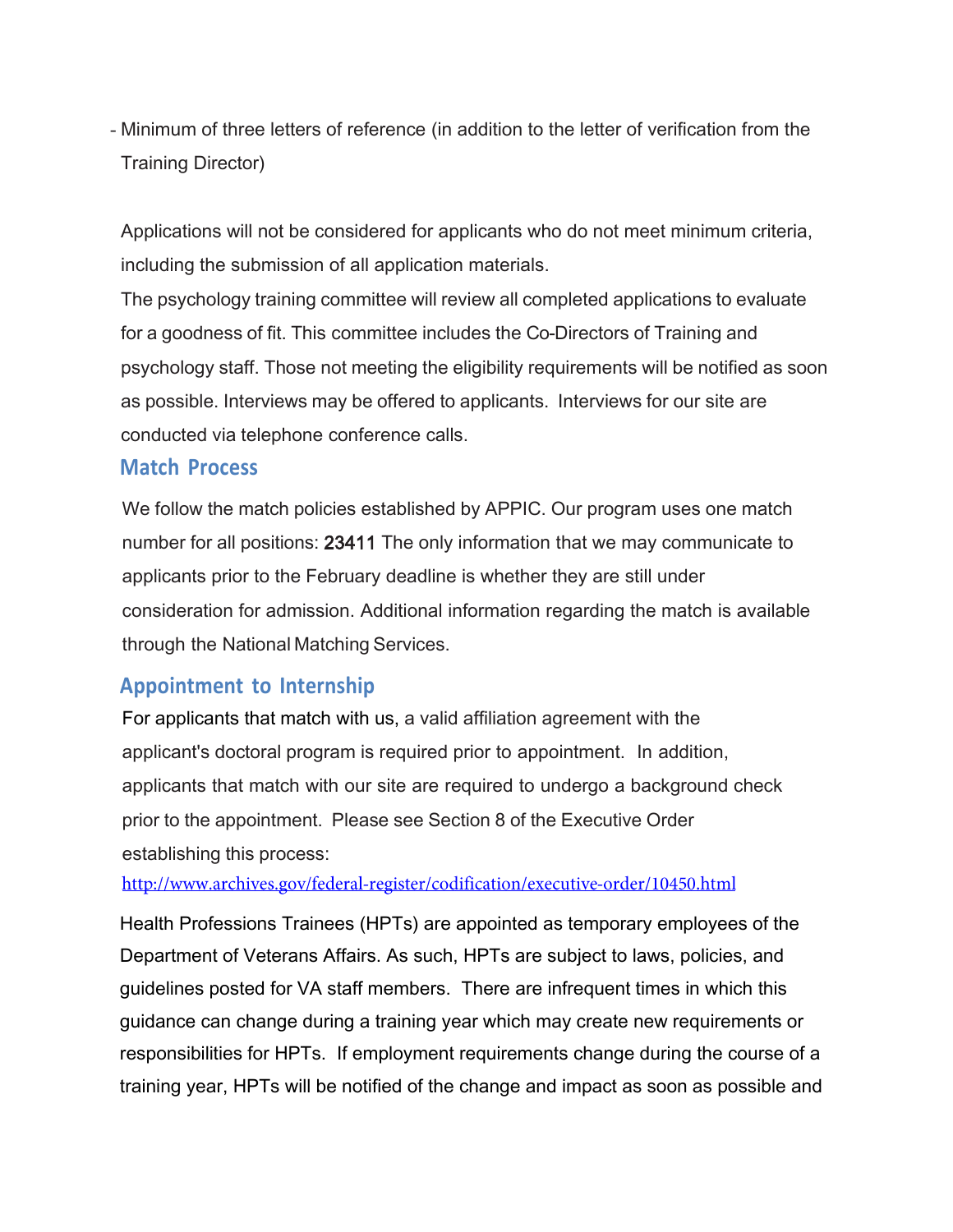options provided.

In 1986, President Reagan signed Executive Order 12564, Drug-Free Federal Workplace, setting a goal to prevent Federal employee use of illegal drugs, whether on or off duty. In accordance with the Executive Order, VA established a Drug-Free Workplace Program, and aims to create an environment that is safe, healthful, productive and secure. Please see the VA Drug-Free Workplace Program Guide for Veterans Health Administration (VHA) Health Professions Trainees (HPTs):

[https://gcc02.safelinks.protection.outlook.com/?url=https%3A%2F%2Fwww.va.gov%2FOAA%2Fonboar](https://gcc02.safelinks.protection.outlook.com/?url=https%3A%2F%2Fwww.va.gov%2FOAA%2Fonboarding%2FVHA_HPTsDrug-FreeWorkplaceOAA_HRA.pdf&data=04%7C01%7C%7Cc5f28f636b43476d5c6808d952a174cb%7Ce95f1b23abaf45ee821db7ab251ab3bf%7C0%7C0%7C637631676412745848%7CUnknown%7CTWFpbGZsb3d8eyJWIjoiMC4wLjAwMDAiLCJQIjoiV2luMzIiLCJBTiI6Ik1haWwiLCJXVCI6Mn0%3D%7C1000&sdata=NElz2LHw1hgxthLj7Xx4OPhuPz%2FV%2BUqLbJOB5jgpK%2Fg%3D&reserved=0) [ding%2FVHA\\_HPTsDrug-](https://gcc02.safelinks.protection.outlook.com/?url=https%3A%2F%2Fwww.va.gov%2FOAA%2Fonboarding%2FVHA_HPTsDrug-FreeWorkplaceOAA_HRA.pdf&data=04%7C01%7C%7Cc5f28f636b43476d5c6808d952a174cb%7Ce95f1b23abaf45ee821db7ab251ab3bf%7C0%7C0%7C637631676412745848%7CUnknown%7CTWFpbGZsb3d8eyJWIjoiMC4wLjAwMDAiLCJQIjoiV2luMzIiLCJBTiI6Ik1haWwiLCJXVCI6Mn0%3D%7C1000&sdata=NElz2LHw1hgxthLj7Xx4OPhuPz%2FV%2BUqLbJOB5jgpK%2Fg%3D&reserved=0)

[FreeWorkplaceOAA\\_HRA.pdf&data=04%7C01%7C%7Cc5f28f636b43476d5c6808d952a174cb%7Ce95f1](https://gcc02.safelinks.protection.outlook.com/?url=https%3A%2F%2Fwww.va.gov%2FOAA%2Fonboarding%2FVHA_HPTsDrug-FreeWorkplaceOAA_HRA.pdf&data=04%7C01%7C%7Cc5f28f636b43476d5c6808d952a174cb%7Ce95f1b23abaf45ee821db7ab251ab3bf%7C0%7C0%7C637631676412745848%7CUnknown%7CTWFpbGZsb3d8eyJWIjoiMC4wLjAwMDAiLCJQIjoiV2luMzIiLCJBTiI6Ik1haWwiLCJXVCI6Mn0%3D%7C1000&sdata=NElz2LHw1hgxthLj7Xx4OPhuPz%2FV%2BUqLbJOB5jgpK%2Fg%3D&reserved=0) [b23abaf45ee821db7ab251ab3bf%7C0%7C0%7C637631676412745848%7CUnknown%7CTWFpbGZsb3d](https://gcc02.safelinks.protection.outlook.com/?url=https%3A%2F%2Fwww.va.gov%2FOAA%2Fonboarding%2FVHA_HPTsDrug-FreeWorkplaceOAA_HRA.pdf&data=04%7C01%7C%7Cc5f28f636b43476d5c6808d952a174cb%7Ce95f1b23abaf45ee821db7ab251ab3bf%7C0%7C0%7C637631676412745848%7CUnknown%7CTWFpbGZsb3d8eyJWIjoiMC4wLjAwMDAiLCJQIjoiV2luMzIiLCJBTiI6Ik1haWwiLCJXVCI6Mn0%3D%7C1000&sdata=NElz2LHw1hgxthLj7Xx4OPhuPz%2FV%2BUqLbJOB5jgpK%2Fg%3D&reserved=0) [8eyJWIjoiMC4wLjAwMDAiLCJQIjoiV2luMzIiLCJBTiI6Ik1haWwiLCJXVCI6Mn0%3D%7C1000&sdata=NElz2L](https://gcc02.safelinks.protection.outlook.com/?url=https%3A%2F%2Fwww.va.gov%2FOAA%2Fonboarding%2FVHA_HPTsDrug-FreeWorkplaceOAA_HRA.pdf&data=04%7C01%7C%7Cc5f28f636b43476d5c6808d952a174cb%7Ce95f1b23abaf45ee821db7ab251ab3bf%7C0%7C0%7C637631676412745848%7CUnknown%7CTWFpbGZsb3d8eyJWIjoiMC4wLjAwMDAiLCJQIjoiV2luMzIiLCJBTiI6Ik1haWwiLCJXVCI6Mn0%3D%7C1000&sdata=NElz2LHw1hgxthLj7Xx4OPhuPz%2FV%2BUqLbJOB5jgpK%2Fg%3D&reserved=0) [Hw1hgxthLj7Xx4OPhuPz%2FV%2BUqLbJOB5jgpK%2Fg%3D&reserved=0](https://gcc02.safelinks.protection.outlook.com/?url=https%3A%2F%2Fwww.va.gov%2FOAA%2Fonboarding%2FVHA_HPTsDrug-FreeWorkplaceOAA_HRA.pdf&data=04%7C01%7C%7Cc5f28f636b43476d5c6808d952a174cb%7Ce95f1b23abaf45ee821db7ab251ab3bf%7C0%7C0%7C637631676412745848%7CUnknown%7CTWFpbGZsb3d8eyJWIjoiMC4wLjAwMDAiLCJQIjoiV2luMzIiLCJBTiI6Ik1haWwiLCJXVCI6Mn0%3D%7C1000&sdata=NElz2LHw1hgxthLj7Xx4OPhuPz%2FV%2BUqLbJOB5jgpK%2Fg%3D&reserved=0)

# **Contact Information**

#### Jennifer Finnerty, Psy.D, ABPP Christopher Ray, Ph.D., ABPP

Co-Director of Training Co-Director of Training Columbus VAHCC Columbus VAHCC 420 N. James Road 420 N. James Road Columbus, OH 43219 Columbus, OH 43219 614-257-5861 614-388-7028

[Jennifer.Finnerty2@va.gov](mailto:Jennifer.Finnerty2@va.gov) [Christopher.Ray5@va.gov](mailto:Christopher.Ray5@va.gov)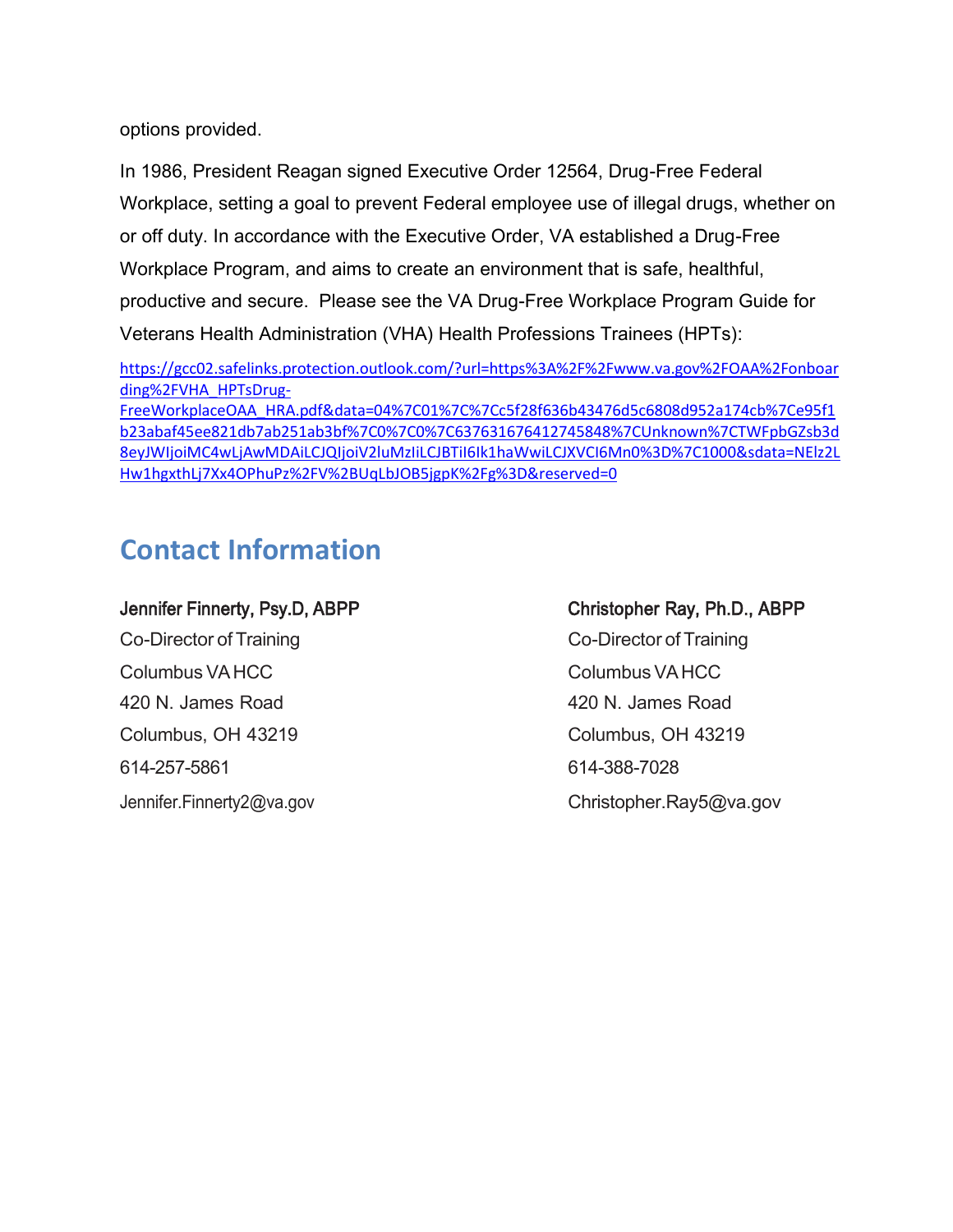# **Psychology Staff**

#### Gregory Alfred, Ph.D. (He/Him/His)

2011, University of Missouri Psychologist, Trauma Recovery Team Interests: PTSD, Men & Masculinity, Moral Injury, Military-to-Civilian Life transition, Multiculturism

#### Laren Conklin, Ph.D. (She/Her/Hers)

2013, The Ohio State University Psychologist, BHIP & DBT Teams Interests: Anxiety, Obsessive-Compulsive Disorders, Transdiagnostic Treatment, Couple Therapy, Measurement Based Care

#### Eric Drown, Psy.D. (He/Him/His)

2004, Wright State University School of Professional Psychology Psychologist, Trauma Recovery Team, PTSD/SUD clinic Interests: Complex PTSD, Moral Injury, Substance Misuse

#### Jennifer Finnerty, Psy.D., ABPP (She/Her/Hers)

2002, Forest Institute of Professional Psychology Clinical Health Psychologist, Integrated Behavioral Health Division Director, Co-Director of Training, Team Lead, PCMHI Interests: Endocrine disorders, Presurgical Psychological Evaluations, Primary Care Psychology, Bioethics

#### Rachel Gabelman, Ph.D. (She/Her/Hers)

2017, Illinois Institute of Technology Clinical Health Psychologist, Medical Weight Management Team Interests: Health Psychology, Stress Management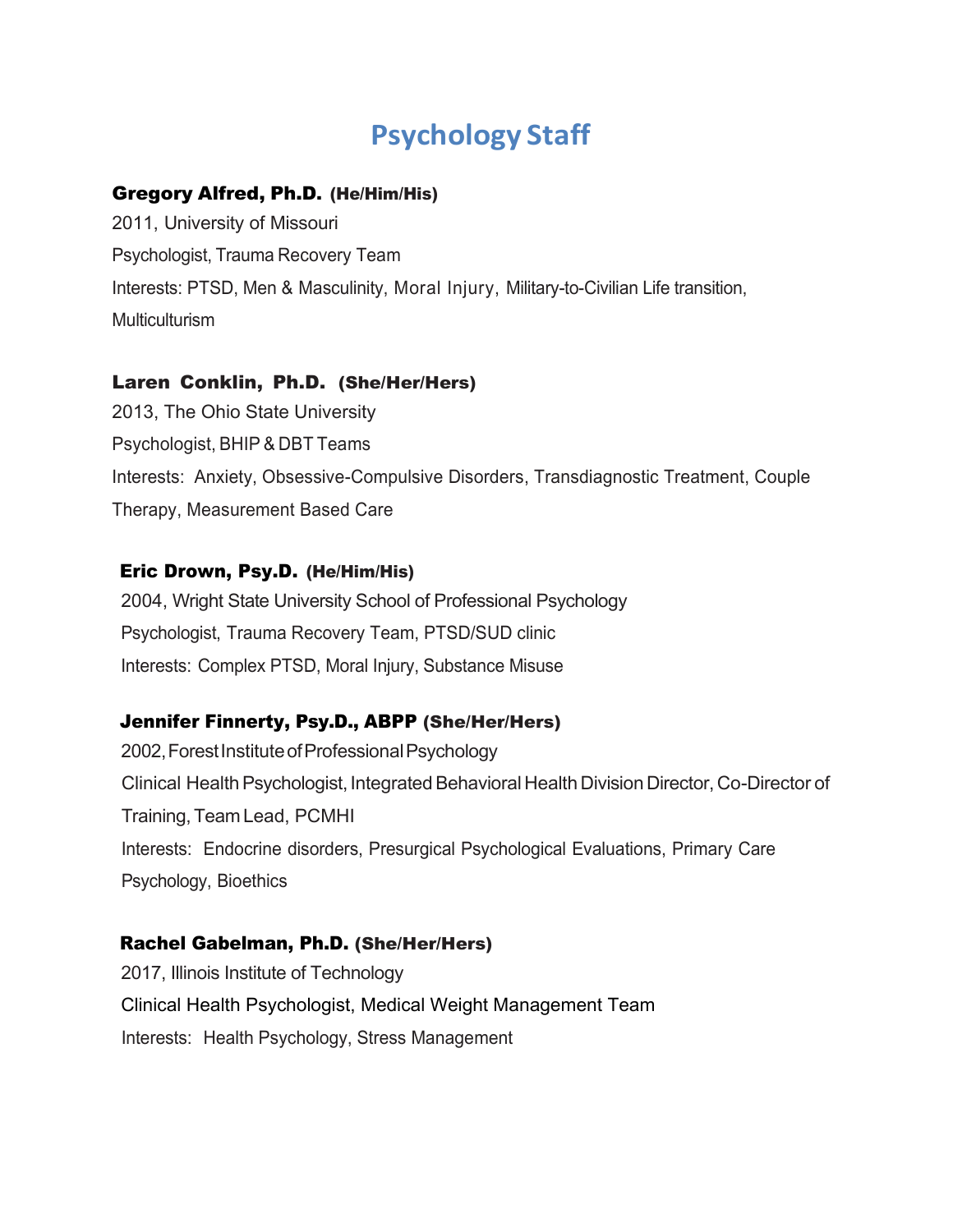#### M. Grace Hamelberg, Psy.D. (She/Her/Hers)

2016, The Chicago School of Professional Psychology (Chicago) Psychologist, Trauma Recovery Interests: PTSD, Anxiety Disorders, Psychological Assessment

#### Michelle Harris, Psy.D. (She/Her/Hers)

2005, Illinois School of Professional Psychology Chicago Psychologist, BHIP and DBT Teams, Psychology Supervisor, GMH Interests: Mood & Anxiety Disorders, Personality Disorders, Crisis Intervention, Suicide Prevention, Trauma Recovery, Assessment

#### Julia Huston, Ph.D. (She/Her/Hers)

2018, Western Michigan Clinical Health Psychologist, Cardiology and Pulmonology Interests: Health Psychology, Behavioral Medicine

#### Nicole Jackson, Ph.D. (She/Her/Hers)

2012, Columbia University Psychologist, BHIP Team, Clinical Director of Whole Health Interests: Multicultural Practice, PTSD, Couple-based Interventions

#### Adrienne Jet, Psy.D. (She/Her/Hers)

2014, Argosy University Psychologist, BHIP & DBT Teams Interests: Mood and Anxiety Disorders, Trauma Recovery, Personality Disorders

#### Casey Judge, Ph.D. (She/Her/Hers)

2008, The Ohio State University Psychologist, Trauma Recovery Interests: Eating Disorders, Body Image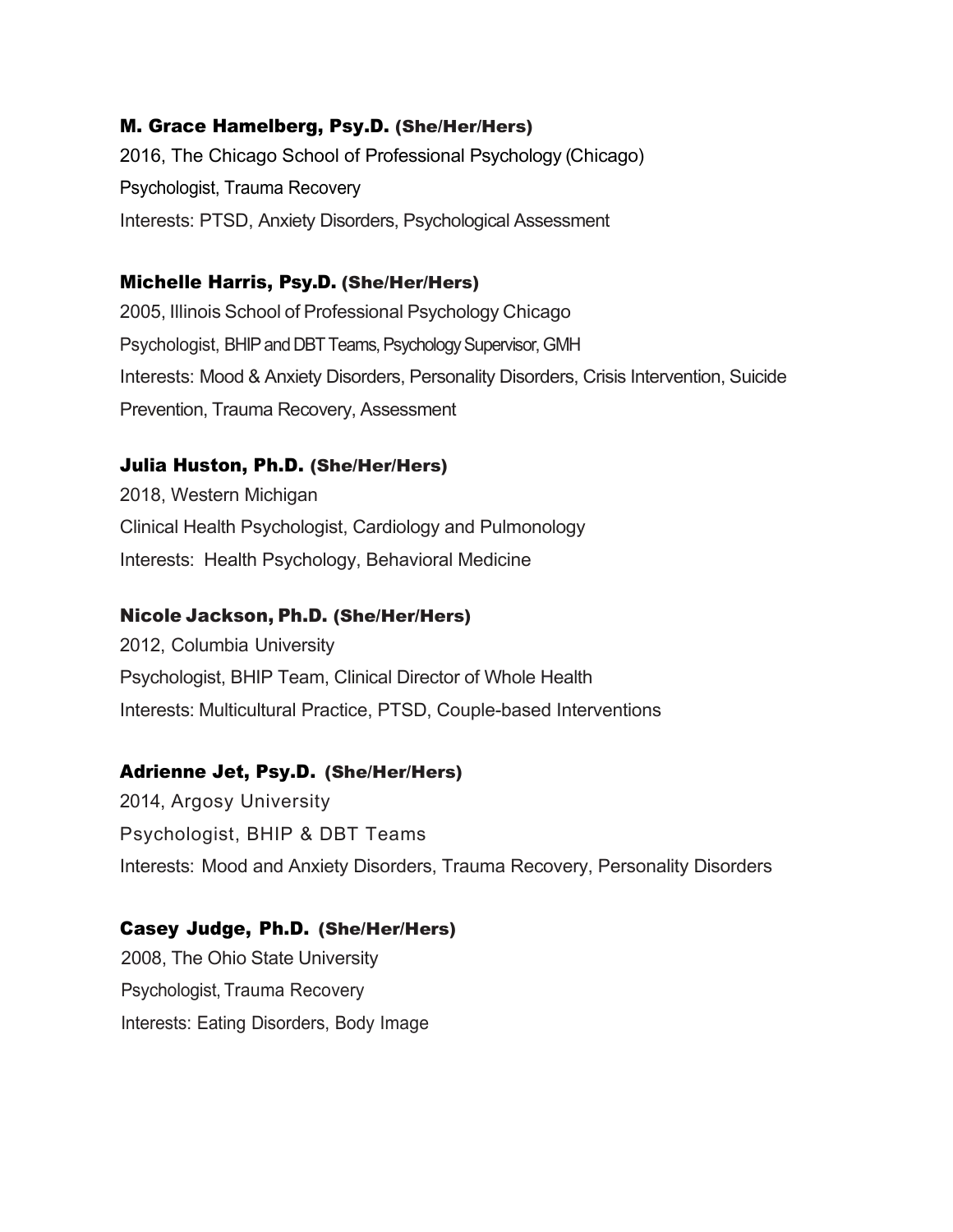#### Daniel Judge, Psy.D. (He/Him/His)

2008, Xavier University Psychologist, Home-based Primary Care Interests: SMI/Dually Diagnosed Veterans

#### William Kalush, Psy.D. (He/Him/His)

2009, Xavier University Psychologist, PCMHI, Health Behavior Coordinator Interests: Positive Psychology, Health Psychology, Geropsychology, Grief

#### Jeremy Kaufman, Psy.D. (He/Him/His)

2005, Georgia School of Professional Psychology Psychologist, BHIP Team C Interests: AD/HD, behavioral therapy, assessment, family therapy

#### William Lawhorn, Ph.D. (He/Him/His)

1992, Illinois Institute of Technology Pain Psychologist, PCMHI and Pain Teams Interests: Pain,PainandWeightloss,Pain Implant Presurgical Psychological Evaluations, Tinnitus, Insomnia, Smoking **Cessation** 

#### Tobin Lovell, Psy.D. (He/Him/His)

2001, Wright State University Psychologist, Primary Care Mental Health Integration Interests: GLBTQ Issues in Psychotherapy, Diversity, Group Therapy, Sleep issues

#### Jason McCray, Ph.D. (He/Him/His)

2004, University of North Dakota Psychologist, Trauma Recovery Interests: PTSD, Eating Disorders, Neurobiology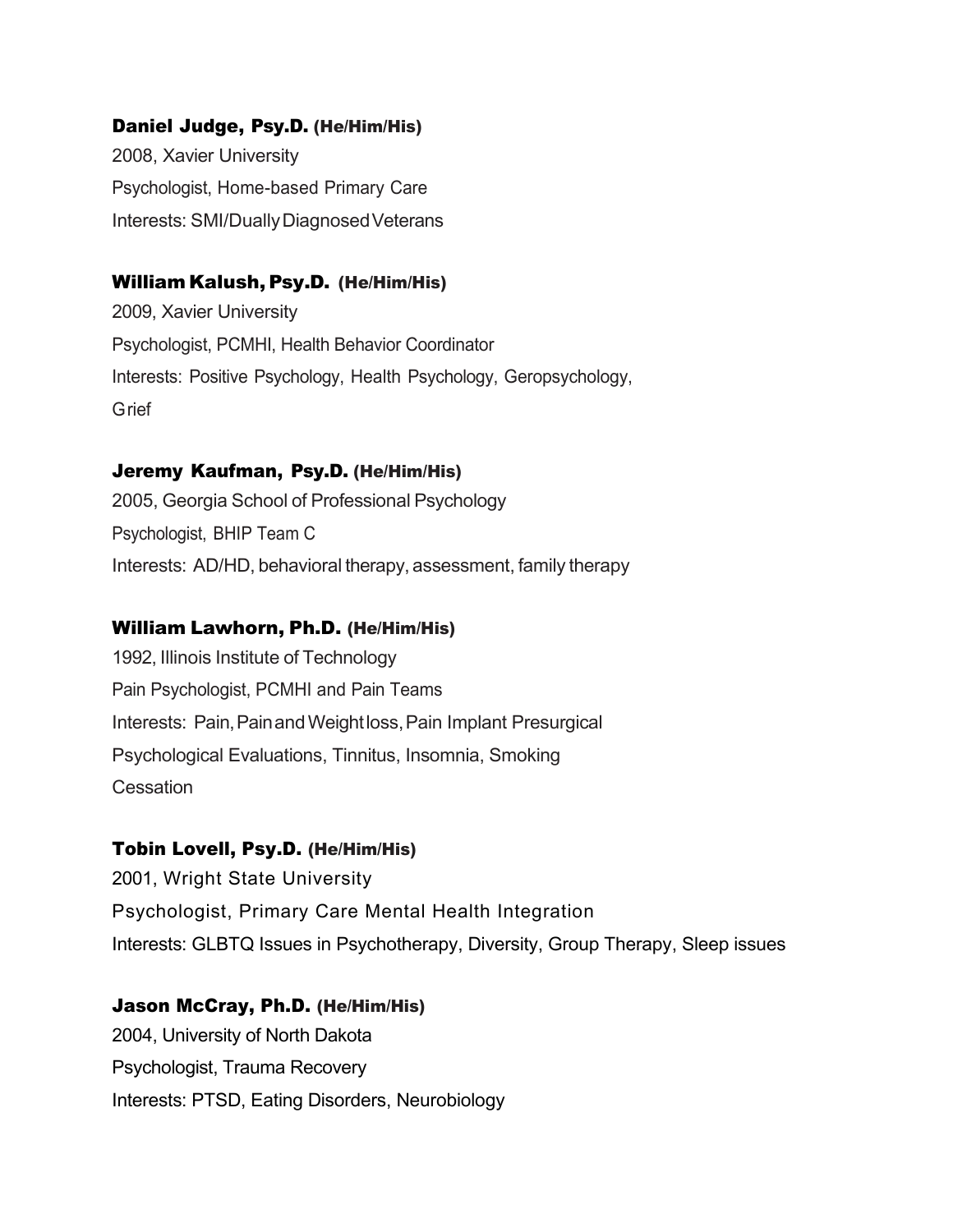#### Berhane Messay, Ph.D. (She/Her/Hers)

2017, University of Pittsburgh Psychologist, BHIP Team C Interests: Individual, group and couple therapy with adults, behavioral medicine, positive psychology

### Kadian Miracle, Ph.D. (She/Her/Hers)

2015, Ohio University Psychologist, BHIP Team D Interests: Women's Issues, Couple Therapy, Sexual Concerns, Multicultural Practice, Trauma & Recovery

## PatrickMeyer,Ph.D. (He/Him/His)

2004, George Mason University Psychologist, Home-based Primary Care Interests: Geriatrics, Couples, Trauma, Forensic Psychology, Clinical Hypnosis

## Gregg Nigl, Ph.D., ABPP (He/Him/His)

2007, Nova Southeastern University Neuropsychologist Interests: Differential Diagnosis of Dementia Syndromes, TBI, Performance and Symptom Validity Assessment, Capacity-Related Assessment, teleneuropsychological assessment, use of RCI/SRB in repeat evaluations

## Brian O'Reilly,Ph.D. (He/Him/His)

2007, Kent State University Psychologist, BHIP & MHCM Teams, Local Evidenced-Based Psychotherapy Coordinator Interests: Psychological Assessment, Forensic Assessment

## DanielleR.Probst, Ph.D. (She/Her/Hers)

2011, Ohio University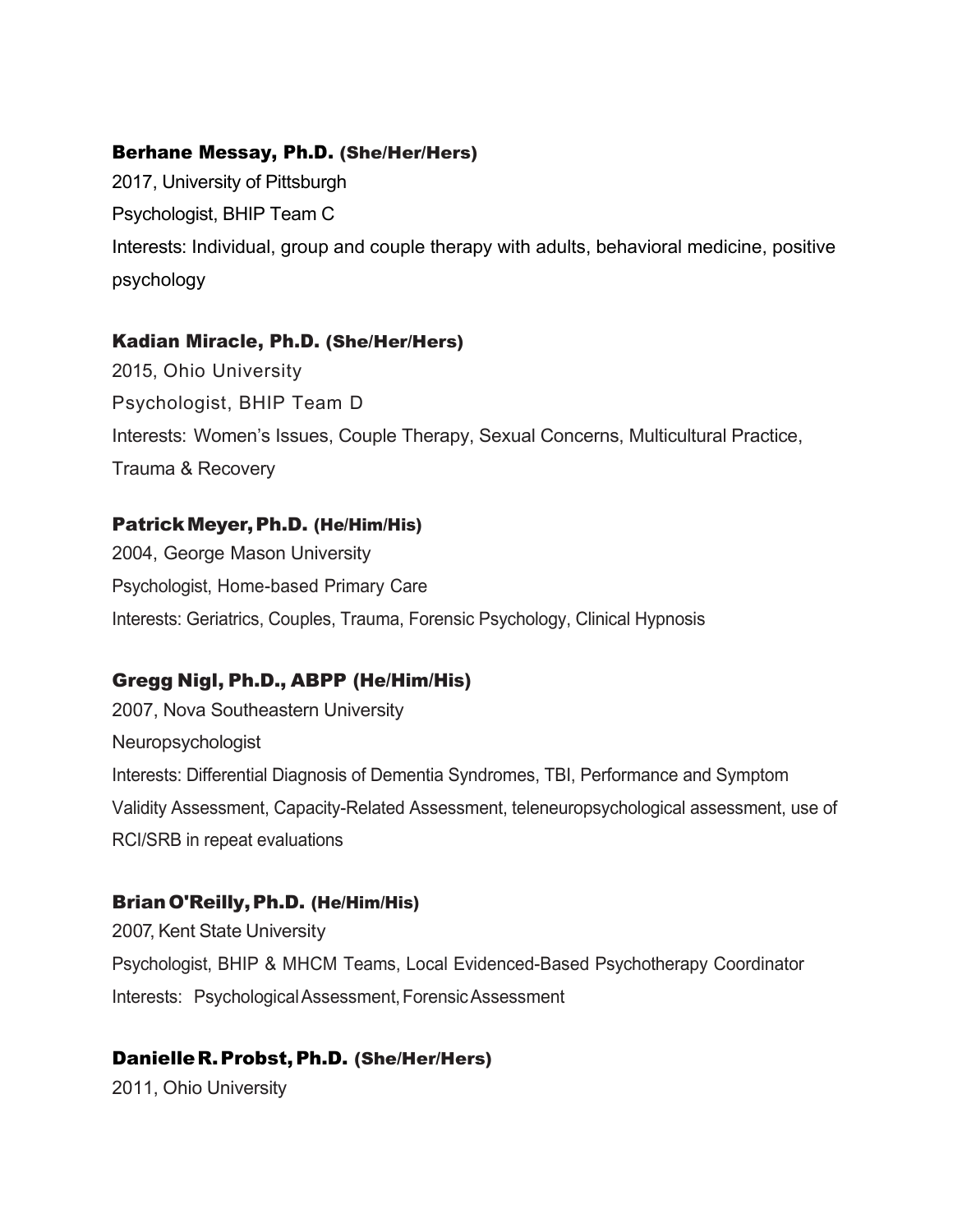Pain Psychologist, Team lead Chronic Pain Rehabilitation Program Interests: Chronic Pain, Palliative Care, Psycho-Oncology

#### Jacob Raak, Ph.D. (He/Him/His)

2016, Central Michigan University **Neuropsychologist** Interests: Performance Validity Testing, Dementia, TBI

#### Christopher Ray, Ph.D., ABPP (He/Him/His)

1998, University of Akron Psychologist, Compensation and Pension, Co-Director of Training, Psychology Supervisor, **GMH** Interests: Forensic Psychology, Symptom Validity Assessment, Risk Assessment, **Bioethics** 

#### Derek Ream, Psy.D. (He/Him/His)

2021, Albizu University Psychologist, BHIP Team D Interests: PTSD, Chronic pain, neurobiology, assessment, personality disorders, SUD, SMI/dual diagnosis, group therapy

#### Jenna Renqvist, Ph.D. (She/Her/Hers)

2015, University of Nevada, Reno Psychologist, BHIP Team A Interests: ACT, Couple Therapy, Motivational Interviewing, Care for Women Veterans

#### Heather Robinson, Psy.D., ABPP (She/Her/Hers)

2006, Spalding University Psychologist, Trauma Recovery Service Division Director Interests: PTSD, Women Veterans, Moral Injury

#### Amy Shaver, Ph.D. (She/Her/Hers)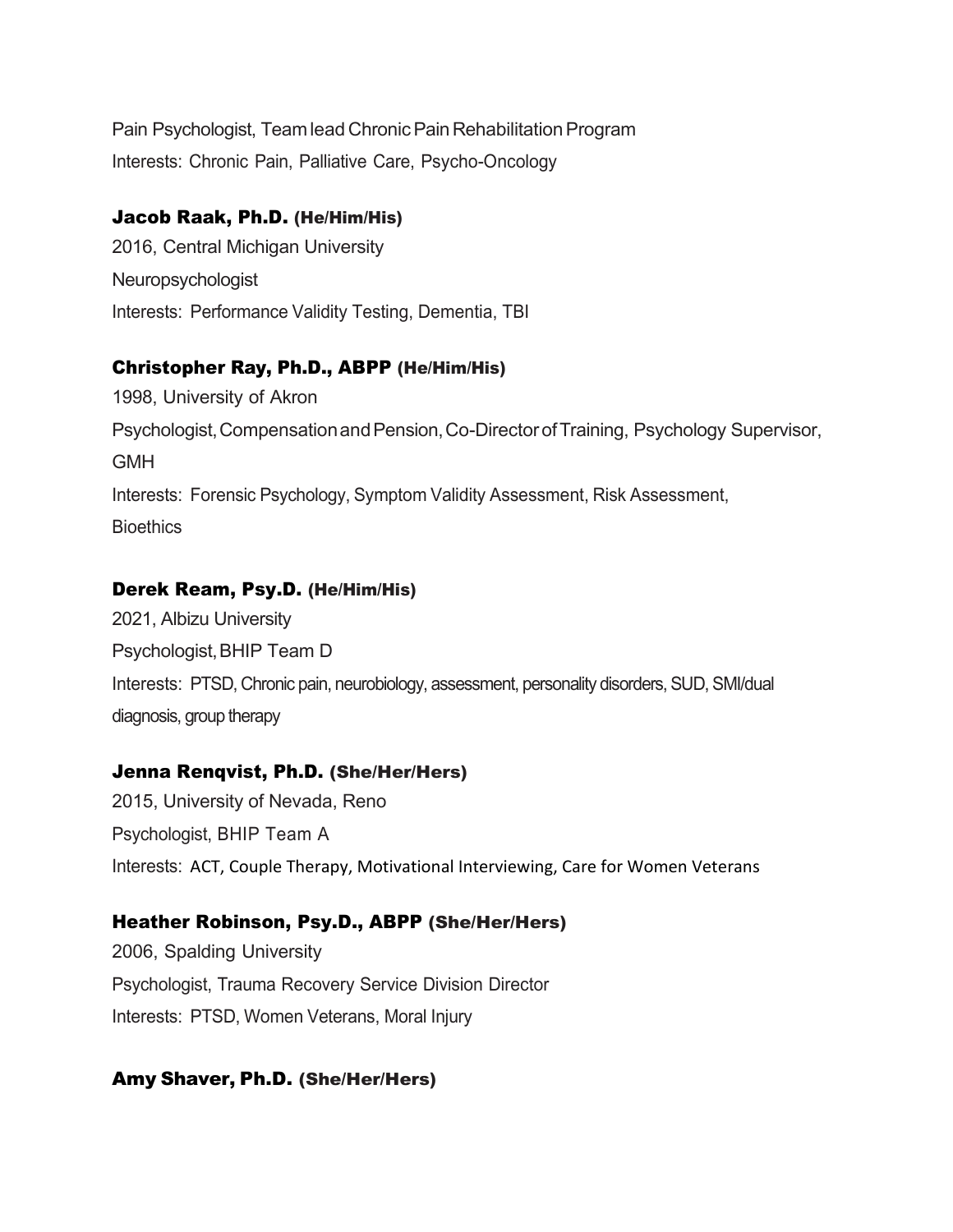2003, The Ohio State University Psychologist, Crisis and Acute Care Clinic Interests: Peer Support, General Mental Health

#### Amanda Shea, Ph.D. (She/Her/Hers)

2013, Indiana University Perdue University Indianapolis Psychologist, BHIP & DBT Teams, Women's Mental Health Coordinator Interests: Complex Trauma, Women's mental health, Borderline Personality Disorder, Depression

#### Kimberly Smeltzer, Psy.D. (She/Her/Hers)

2006, Chicago School of Professional Psychology Psychologist, Rural Outpatient Clinic- Marion Community Outpatient Clinic, Supervisory Psychologist Rural Outpatient Clinics Interests: Rural Psychology, Integrated Behavioral Health, Diversity and integrating spiritual into mental health, Supervision & Training

#### Lisa Sterling, Psy.D. (She/Her/Hers)

2004, Xavier University Psychologist, Rural Outpatient Clinic- Marion Community Outpatient Clinic Interests: Geropsychology, Health Psychology

#### Nathan Tomcik, Ph.D., ABPP (He/Him/His)

2005,UniversityofTennessee Psychologist, BHIP & DBT Teams, Chief Psychologist, Ambulatory Behavioral Health Services Division Director Interests: Couple&FamilyTherapy

#### Kelsee Tucker, Ph.D., (She/Her/Hers)

2020, University of Huston Psychologist, BHIP Team C Interests: Mood and Anxiety Disorders, Couple Therapy, Health Psychology